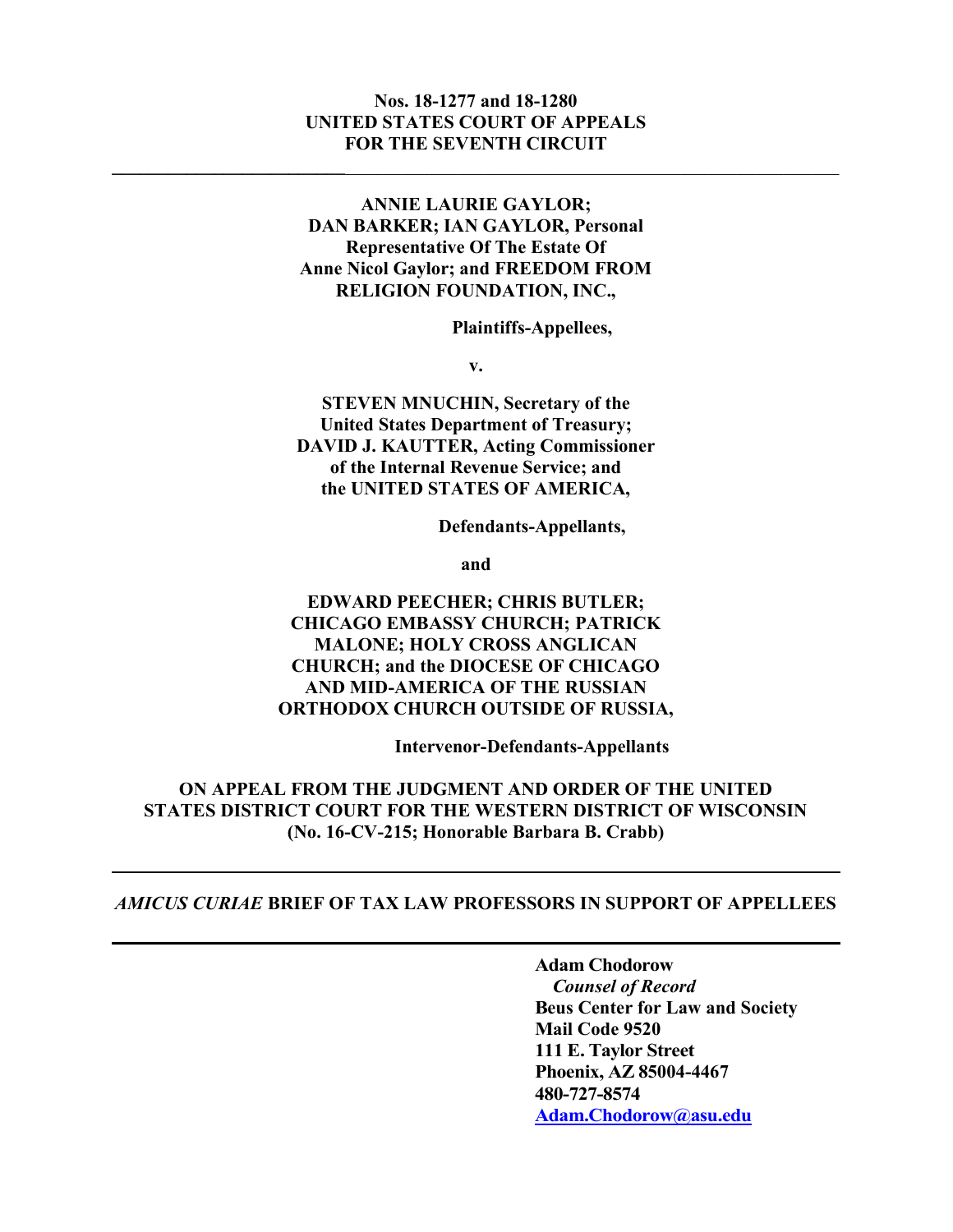#### DISCLOSURE STATEMENT

#### CIRCUIT RULE 26.1 DISCLOSURE STATEMENT

#### Appellate Court No: 18-1277 & 18-280

#### Short Caption: Gaylor v. Mnuchin

To enable the judges to determine whether recusal is necessary or appropriate, an attorney for a non-governmental party or amicus curiae, or a private attorney representing a government party, must furnish a disclosure statement providing the following information in compliance with Circuit Rule 26.1 and Fed. R. App. P. 26.1.

The Court prefers that the disclosure statement be filed immediately following docketing; but, the disclosure statement must be filed within 21 days of docketing or upon the filing of a motion, response, petition, or answer in this court, whichever occurs first. Attorneys are required to file an amended statement to reflect any material changes in the required information. The text of the statement must also be included in front of the table of contents of the party's main brief. Counsel is required to complete the entire statement and to use N/A for any information that is not applicable if this form is used.

- [ ] PLEASE CHECK HERE IF ANY INFORMATION ON THIS FORM IS NEW OR REVISED AND INDICATE WHICH INFORMATION IS NEW OR REVISED.
- (1) The full name of every party that the attorney represents in the case (if the party is a corporation, you must provide the corporate disclosure information required by Fed. R. App. P 26.1 by completing item #3):

Ellen P. Aprill, Reuven Avi-Yonnah, Linda M. Beale, Samuel Brunson, Neil H. Buchanan, Patricia A. Cain, Adam Chodorow, Mark Cochran, Bridget Crawford, Jonathan Forman, Gregory Germaine, David Herzig, Benjamin Leff, William H. Lyons, Roberta Mann, Lori McMillan, Joel Newman, Henry Ordower, Katherine Pratt, Daniel Schaffa, Erin A. Scharff, and Theodore P. Seto. Please see Appendix A for affiliations, which are included for identification purposes only

(2) The names of all law firms whose partners or associates have appeared for the party in the case (including proceedings in the district court or before an administrative agency) or are expected to appear for the party in this court:

Adam Chodorow

- (3) If the party or amicus is a corporation:
	- i) Identify all its parent corporations, if any; and

No amicus has a parent corporation.

ii) list any publicly held company that owns 10% or more of the party's or amicus' stock:

N/A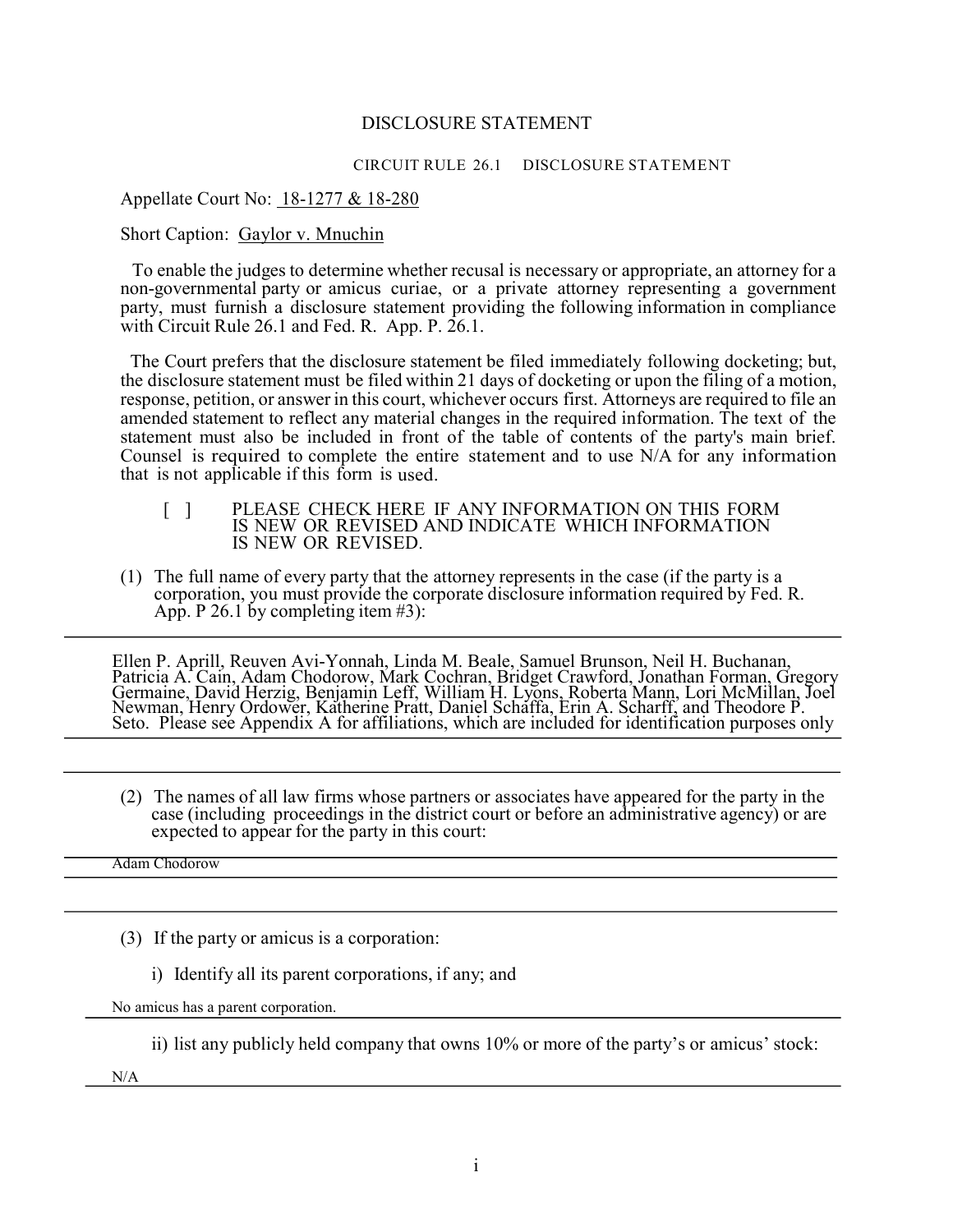| Attorney's Signature: /s/ Adam Chodorow                                                                           | Date: $6/22/2018$ |
|-------------------------------------------------------------------------------------------------------------------|-------------------|
| Attorney's Printed Name: Adam Chodorow                                                                            |                   |
| Please indicate if you are Counsel of Record for the above listed parties pursuant to Circuit Rule 3(d). Yes No X |                   |
| Beus Center for Law and Society, Mail Code 9520, 111 E. Taylor St, Phoenix AZ 85004-4467<br>Address:              |                   |

Phone Number: 480-727-8574 Fax Number: 480-965-6521

E-Mail Address: adam.chodorow@asu.edu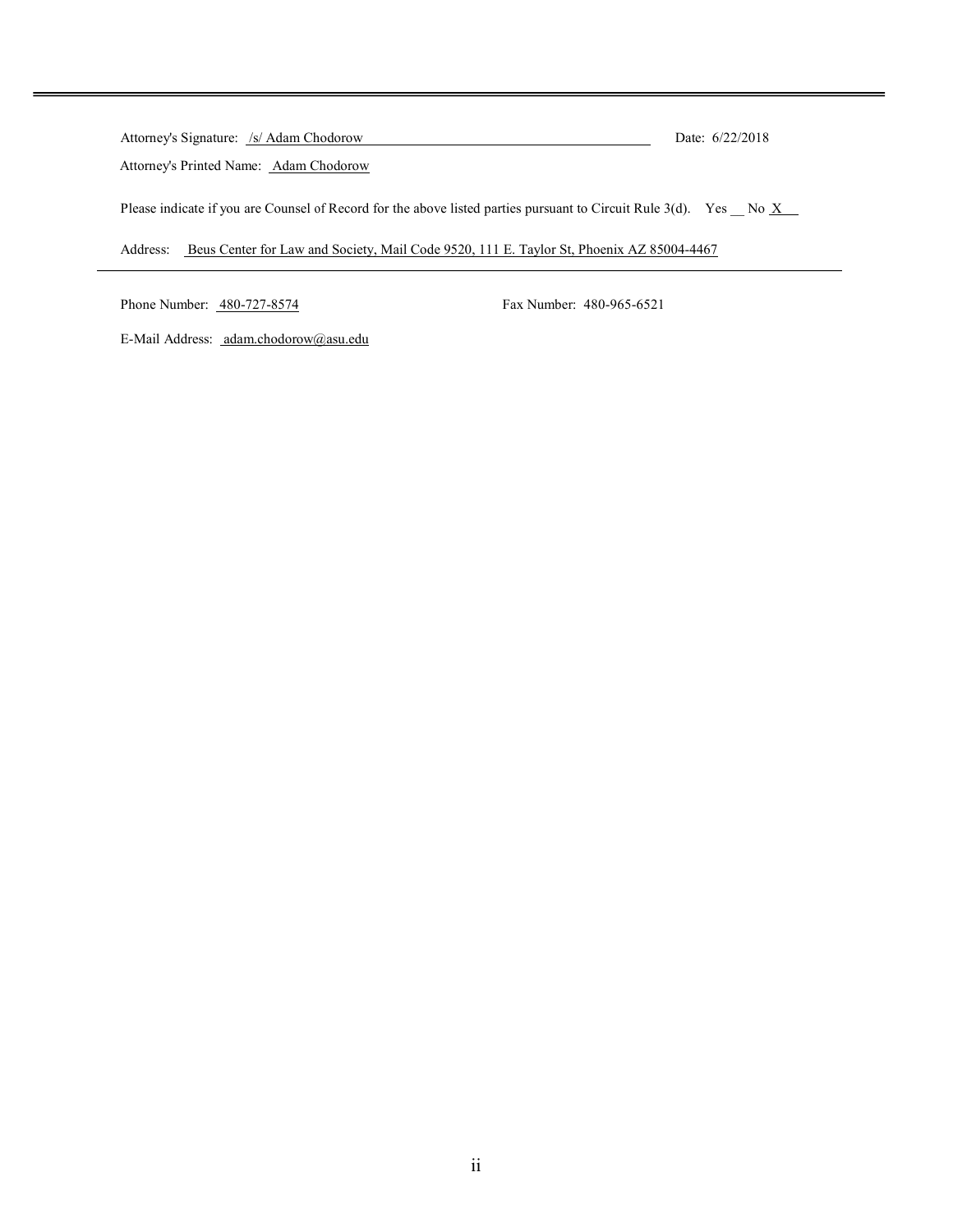# TABLE OF CONTENTS

| A.        | Section 107(2) is not part of a broad housing policy that naturally includes clergy 2                                                                                          |
|-----------|--------------------------------------------------------------------------------------------------------------------------------------------------------------------------------|
| 1.        | As a normative matter, housing benefits are properly included in income 3                                                                                                      |
| 2.        | Section 119 excludes certain housing from income tax on normative grounds because                                                                                              |
| 3.        | Section 911 excludes housing for expatriates from income tax to avoid double taxation<br>in the international context and to subsidize American business activities abroad.  6 |
| 4.        | The exclusions for housing allowances provided to select government employees are                                                                                              |
| 5.        | Section 107(2) does not implement the convenience-of-the-employer rule for                                                                                                     |
| <b>B.</b> |                                                                                                                                                                                |
| $C$ .     | Section 107(2) is not an appropriate accommodation for religion 14                                                                                                             |
| 1.        | Exempting all ministerial housing ignores important differences in ministerial income.                                                                                         |
| 2.        | Section 107(2) requires significantly more church-state entanglement than Section<br>119.                                                                                      |
| D.        | Holding Section 107(2) unconstitutional would not threaten other exemptions 21                                                                                                 |
|           |                                                                                                                                                                                |
|           |                                                                                                                                                                                |
|           |                                                                                                                                                                                |
|           |                                                                                                                                                                                |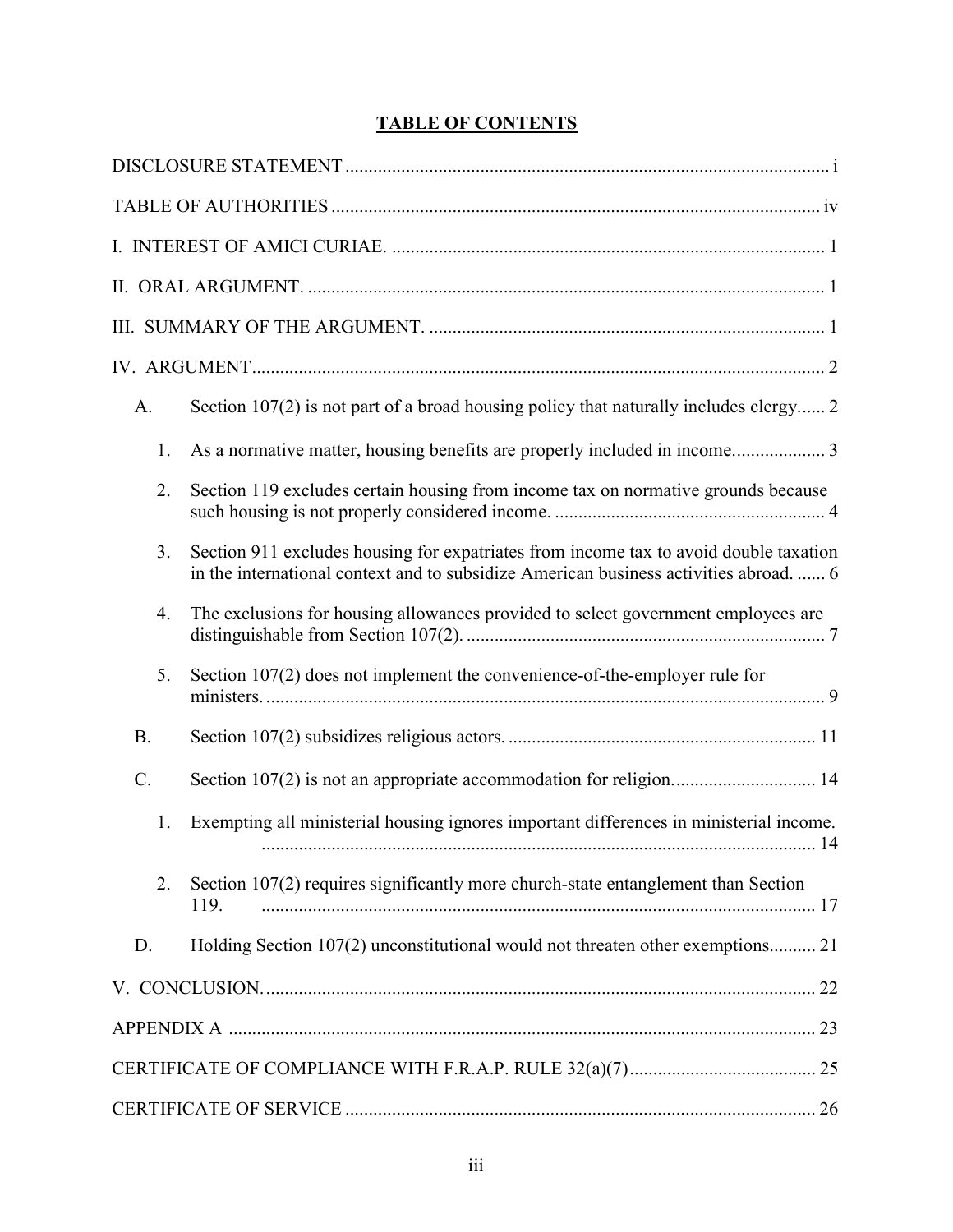# **TABLE OF AUTHORITIES**

# **Cases**

| Winchell v. United States, 564 F.Supp. 131 (D.Neb.1983), aff'd without op., |
|-----------------------------------------------------------------------------|
|                                                                             |
| <b>Statutes</b>                                                             |
|                                                                             |
|                                                                             |
|                                                                             |
|                                                                             |
|                                                                             |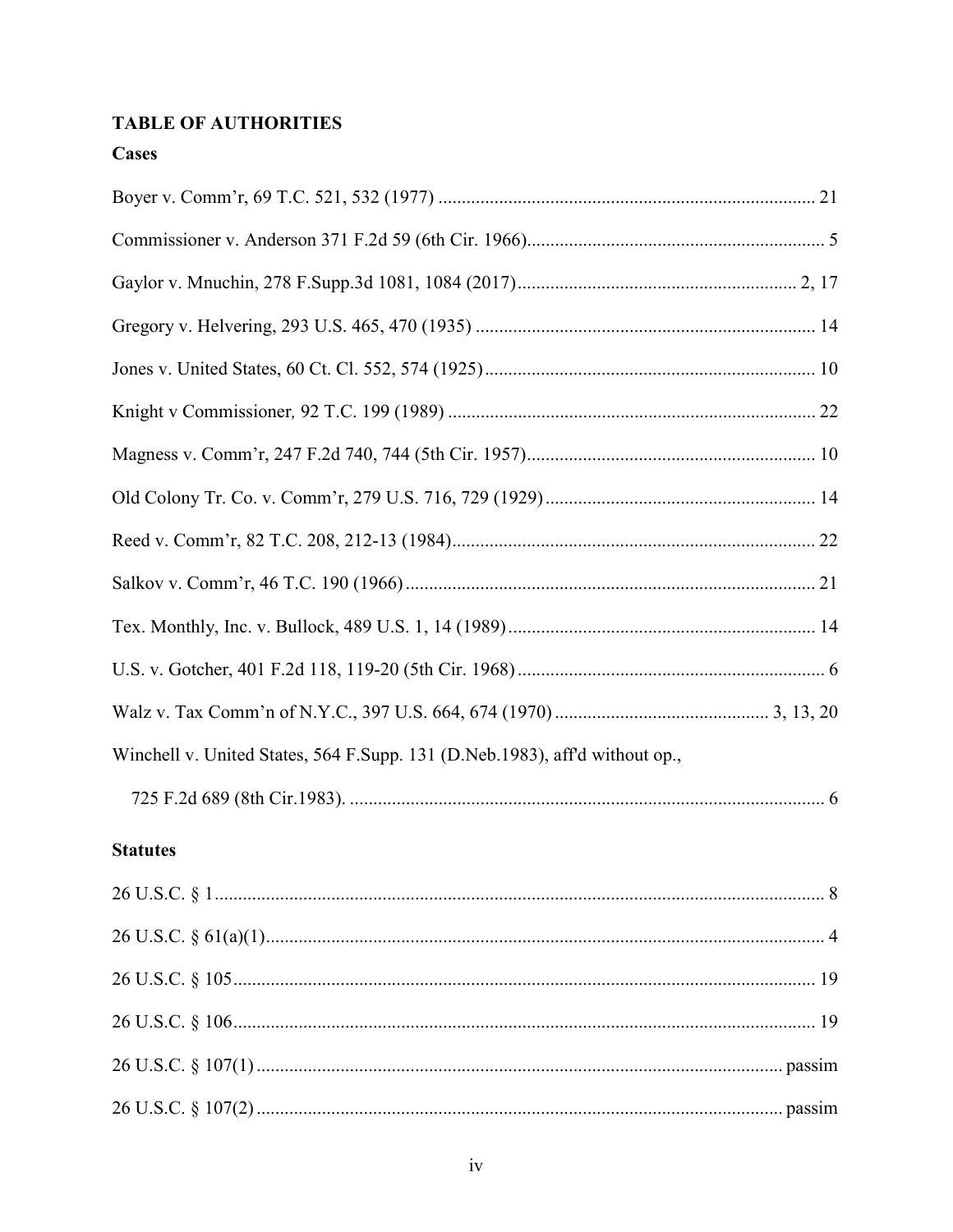| Economic Recovery Tax Act of 1981, Pub. L. No. 97-34, §§ 102, 111, 95 Stat. 172, 186, 190 8 |
|---------------------------------------------------------------------------------------------|
|                                                                                             |
|                                                                                             |

# **Regulations**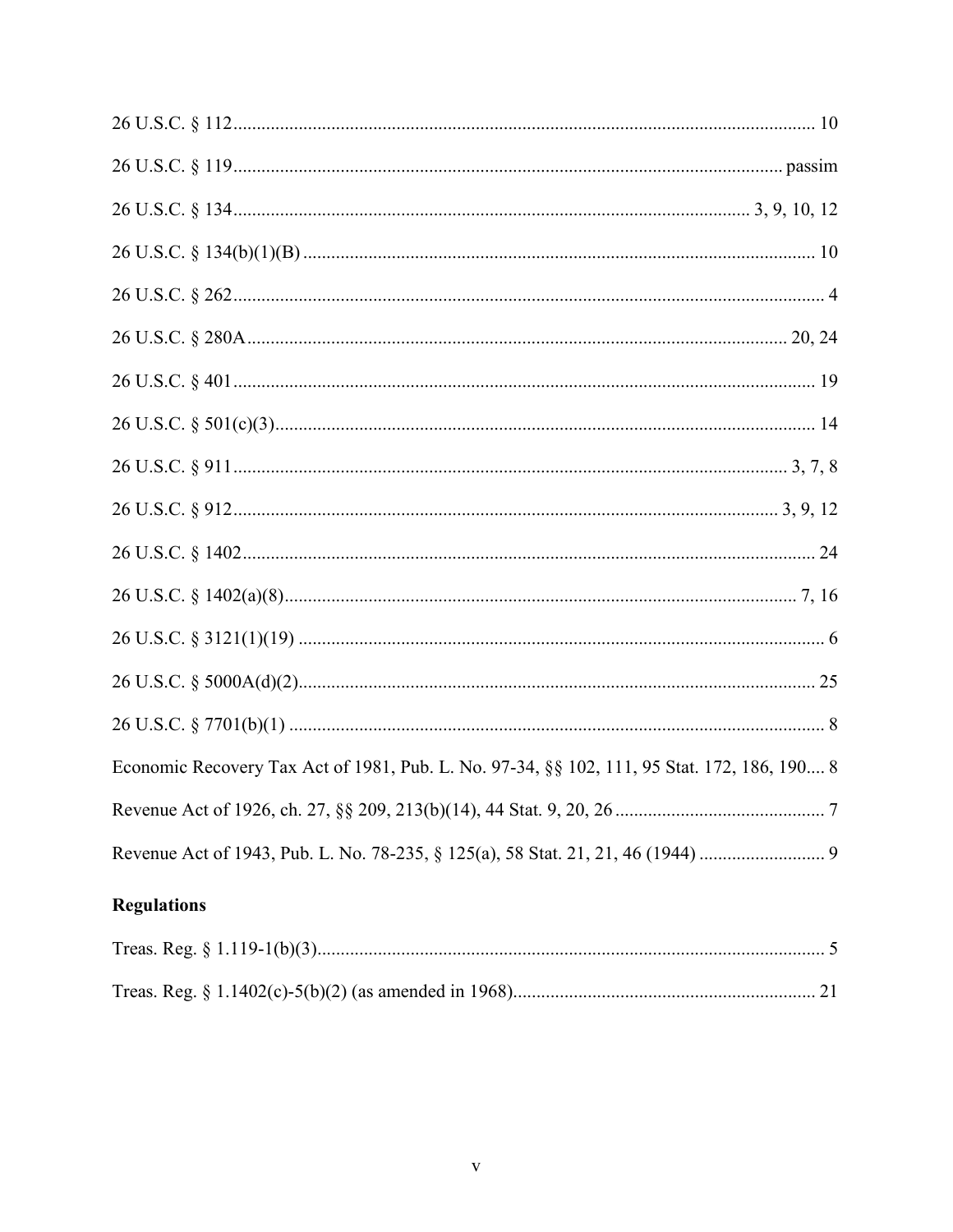# Other Authorities

| Adam Chodorow, The Parsonage Exemption, 51 U.C. Davis L. Rev. 849,861 (2018) passim                                                                             |
|-----------------------------------------------------------------------------------------------------------------------------------------------------------------|
| Edward A. Zelinsky, Winn and the Inadvisability of Constitutionalizing Tax Expenditure                                                                          |
|                                                                                                                                                                 |
| HENRY CALVERT SIMONS, PERSONAL INCOME TAXATION: THE DEFINITION OF INCOME AS A                                                                                   |
|                                                                                                                                                                 |
|                                                                                                                                                                 |
| Note, Section 911 of the Internal Revenue Code and the Foreign-Based Partner, 74 YALE L.J.                                                                      |
|                                                                                                                                                                 |
| OFFICE OF TAX ANALYSIS, U.S. DEP'T OF THE TREASURY, TAX EXPENDITURES: FISCAL YEAR 2017, at                                                                      |
|                                                                                                                                                                 |
| RS, TAX GUIDE FOR CHURCHES AND RELIGIOUS ORGANIZATIONS 23 (Aug. 2015) 7, 10                                                                                     |
|                                                                                                                                                                 |
|                                                                                                                                                                 |
|                                                                                                                                                                 |
| Sarah Eekhoff Zylstra, Are Pastors' Homes that Different?, CHRISTIANITY TODAY (June 24,                                                                         |
| STAFF OF S. COMM. ON THE BUDGET, 109TH CONG., REP. ON TAX EXPENDITURES: COMPENDIUM OF<br>BACKGROUND MATERIAL ON INDIVIDUAL PROVISIONS 352 (Comm. Print 2006) 15 |
| STANLEY SURREY, PATHWAYS TO TAX REFORM, THE CONCEPT OF TAX EXPENDITURES, at vii                                                                                 |
|                                                                                                                                                                 |
| Taxation - Exclusion Under Section 119 Granted Although Employee Was Charged for Value                                                                          |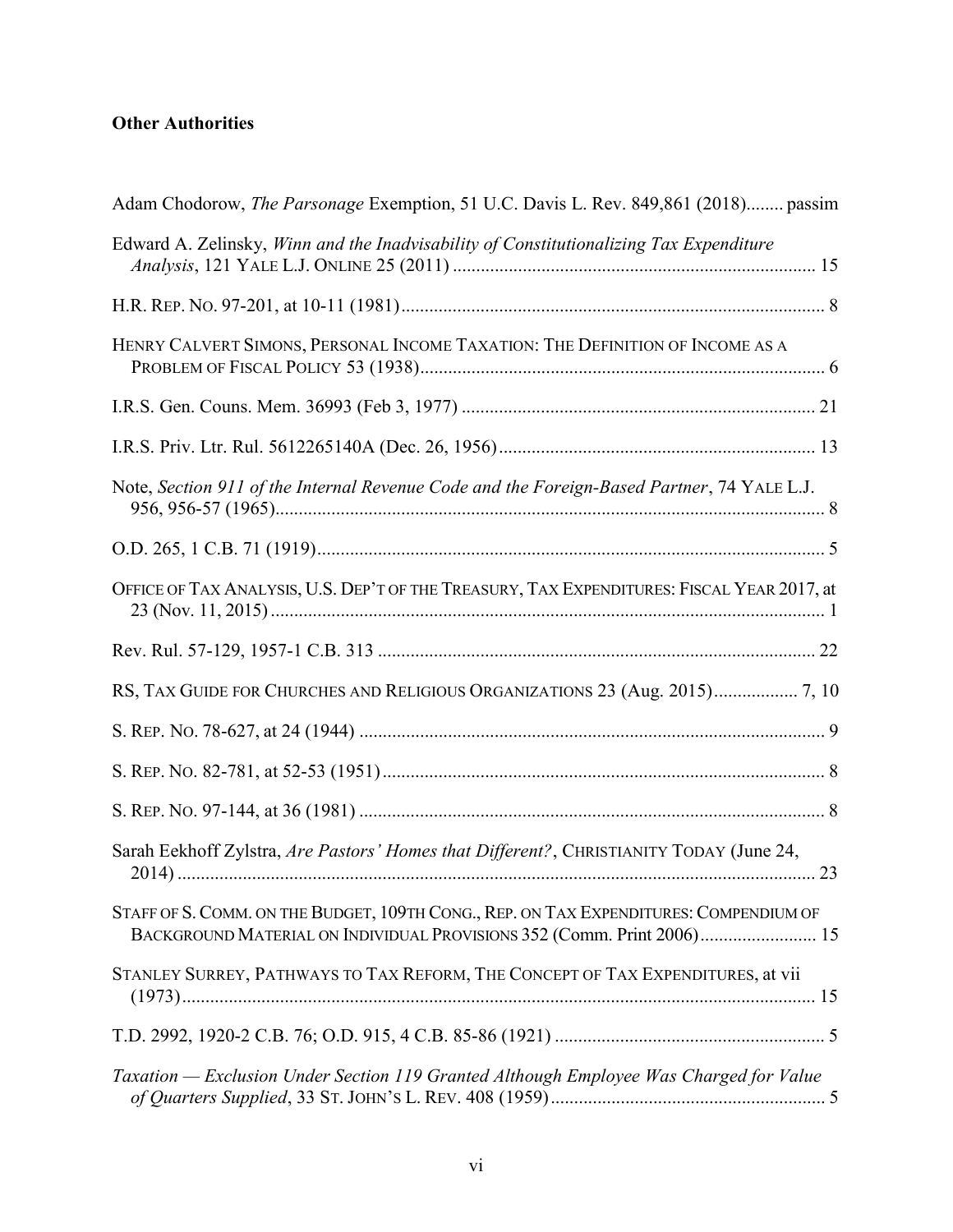#### I. INTEREST OF AMICI CURIAE

Amici are professors of tax law interested in ensuring that federal tax law is properly understood. We believe that the government, intervenors, and supporting *amici* (collectively Supporters) have mischaracterized the nature and function of Code Section 107(2) and its relation to other purportedly similar provisions.<sup>1</sup> Amici (listed in Appendix A) join this brief on their own behalf and not as representatives of their universities.<sup>2</sup>

#### II. ORAL ARGUMENT

 $\overline{a}$ 

Amici believe oral argument would be helpful to the court and request time at oral argument, should it be scheduled.

#### III. SUMMARY OF THE ARGUMENT

Section 107 allows "ministers of the gospel" to exclude the value of housing benefits from income, whether provided in-kind or as a cash allowance, at a cost of approximately \$9.3 billion in forgone taxes over a ten-year window.<sup>3</sup> The trial court dismissed the challenge to Section 107(1), which excludes in-kind housing, on standing grounds,<sup>4</sup> but that section remains relevant to the analysis of Section 107(2). Supporters argue that Section 107(2), which excludes cash allowances, comports with the First Amendment's Establishment Clause because (1) it is part of a broad policy expressed in a number of provisions that exempts housing provided for the convenience of the employer and (2) tax exemptions do not subsidize religious actors. Alternately, they argue that

<sup>&</sup>lt;sup>1</sup> Unless otherwise indicated, all references to the Code, Tax Code, or Section refer to the Internal Revenue Code of 1986 (as amended).

<sup>&</sup>lt;sup>2</sup> Pursuant to Fed. R. App. P. 29(a), petitioner and respondents have granted blanket consent to amicus briefs. Pursuant to Fed. R. App. P.  $29(c)(5)$ , none of the parties or their counsel authored any part of this brief or contributed money to fund the brief's preparation or submission, and no person or entity other than amici and their counsel made such a monetary contribution to this brief's preparation or submission.

 $^3$  Office of Tax Analysis, U.S. Dep't of the Treasury, Tax Expenditures: Fiscal Year 2017, at 23 (Nov. 11, 2015) [hereinafter TAX EXPENDITURES], https://www.treasury.gov/resource-center/taxpolicy/Documents/Tax-Expenditures-FY2017.pdf.

<sup>4</sup> See Gaylor v. Mnuchin, 278 F.Supp.3d 1081, 1084 (2017).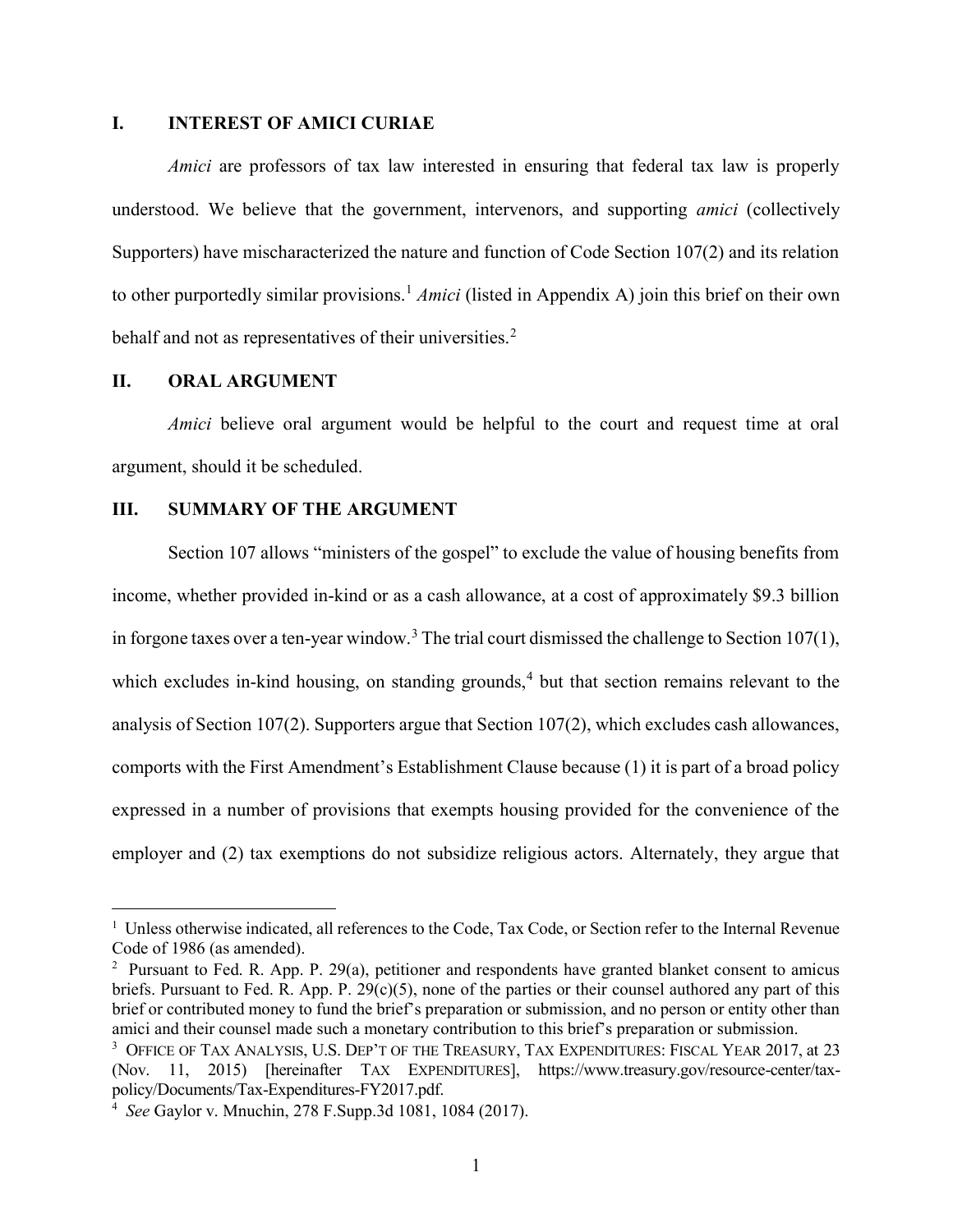Section 107(2) is permitted as an accommodation for religion because it equalizes treatment of different religious groups and avoids church/state entanglement. Finally, they claim that eliminating Section 107(2) would imperil other exemptions.

Section 107 is a tax provision, and understanding how it functions within the Tax Code and differs from other facially similar provisions is critical to the constitutional analysis. Amici make four points.

First, Section 107(2) differs significantly from other tax provisions that exempt housing from income and is not part of a broad housing policy that naturally includes ministers.

Second, Section 107(2) subsidizes ministers, as reflected in both court decisions and the government's own admissions.

Third, Section 107(2) is not an appropriate accommodation for religion because it (1) disregards important differences in ministerial income that warrant different tax treatment, and (2) creates significantly more church/state entanglement than would the generally applicable rule.

Fourth, finding Section 107(2) unconstitutional would not imperil other exemptions.

#### IV. ARGUMENT

 $\overline{a}$ 

### A. Section 107(2) is not part of a broad housing policy that naturally includes clergy.

Section 107 indisputably singles out ministers for a tax benefit. Nonetheless, Supporters argue that Section 107(2) comports with the Establishment Clause because it is part of a web of similar provisions that implement a broad neutral policy that happens to include ministers. These provisions purportedly exclude employer-provided housing provided for the convenience of the employer<sup>5</sup> and include Sections 119 (generally applicable), 911 (expatriates), 912 (overseas

<sup>&</sup>lt;sup>5</sup> See e.g., Brief for the Federal Appellants (Fed Brief) at 4, Gaylor v. Mnuchin, Nos. 18-1277 & 18-1280 (Apr. 19, 2018) [hereinafter Fed. Brief]; Brief of Intervening Defendants-Appellants at 5, Gaylor v. Mnuchin, Nos. 18-1277 & 18-1280 (Apr. 19, 2018) [hereinafter Intervenor Brief].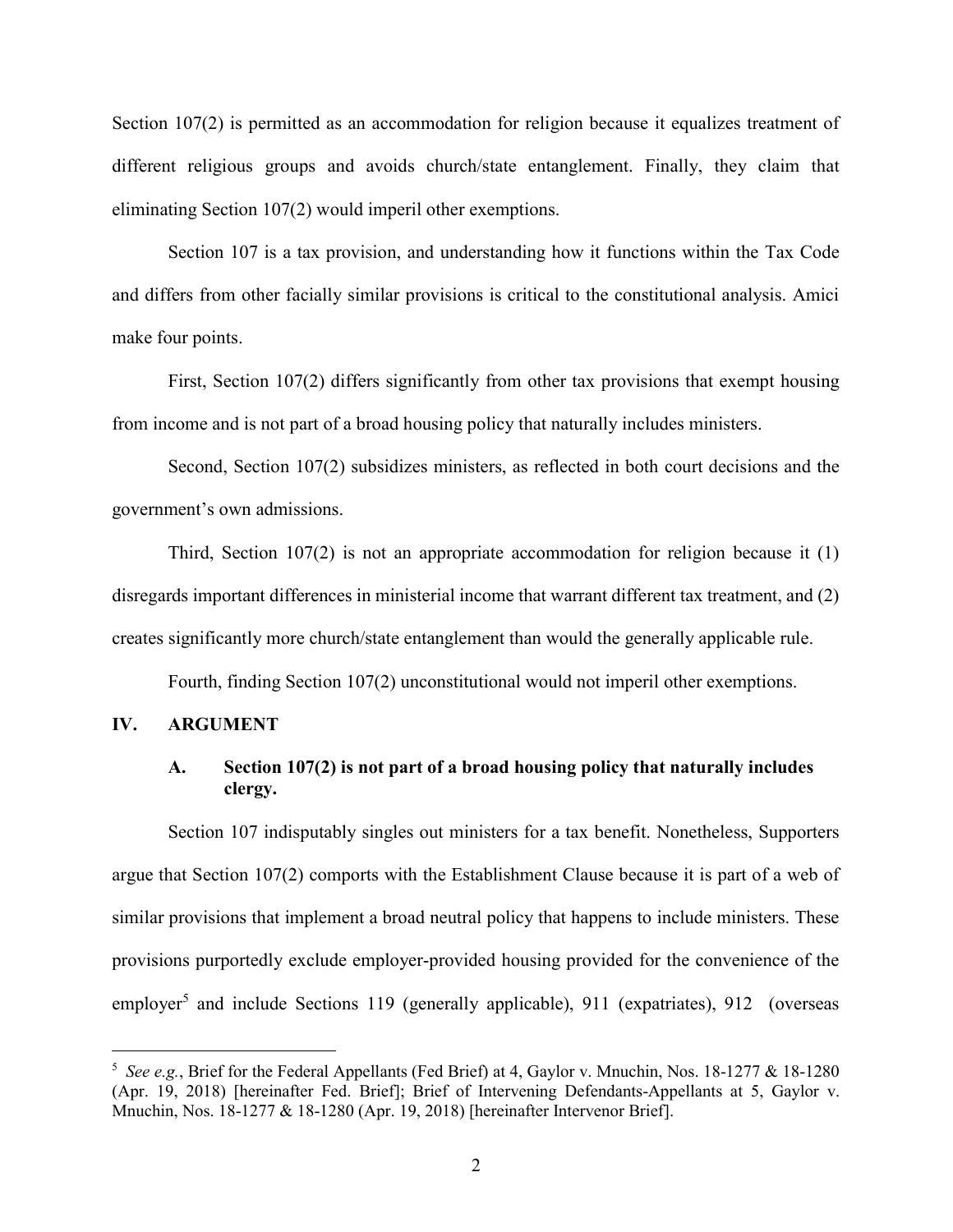government officials), and 134 (military personnel). Supporters claim that the exemption is similar to that at issue in *Walz v. Tax Comm'n of N.Y.C*,<sup>6</sup> which excused charities, educational institutions, and churches from the state property tax.

Supporters cannot point to any other example of a broad, neutral policy contained in a variety of different provisions, adopted years apart without reference to one another, scattered throughout the Code, and providing different benefits to different types of taxpayers. However, the best evidence that these provisions are not part of some coherent housing policy implementing the-convenience-of-the-employer test is found by examining the different purposes these provisions serve. Section 107(2) stands out as a unique benefit for ministers when one views these provisions in their appropriate tax context.

## 1. As a normative matter, housing benefits are properly included in income.

Housing is generally considered personal consumption, and taxpayers may not deduct such costs.<sup>7</sup> Nor may they generally exclude the value of employer-provided housing from income.<sup>8</sup> Otherwise, taxpayers could avoid taxes simply by having their employers supply housing or cash allowances in lieu of salary. Nonetheless, Congress has crafted a limited number of exceptions to this general rule. Some are normative, reflecting the understanding that certain housing should not properly be considered income and therefore should not be taxed. Others are designed as subsidies. Still others form part of the unique employment agreement between the government and its

<sup>6</sup> 397 U.S. 664 (1970).

<sup>&</sup>lt;sup>7</sup> See 26 U.S.C. § 262 (denying deductions for personal expenses).

<sup>&</sup>lt;sup>8</sup> See 26 U.S.C. §  $61(a)(1)$  (including fringe benefits in income).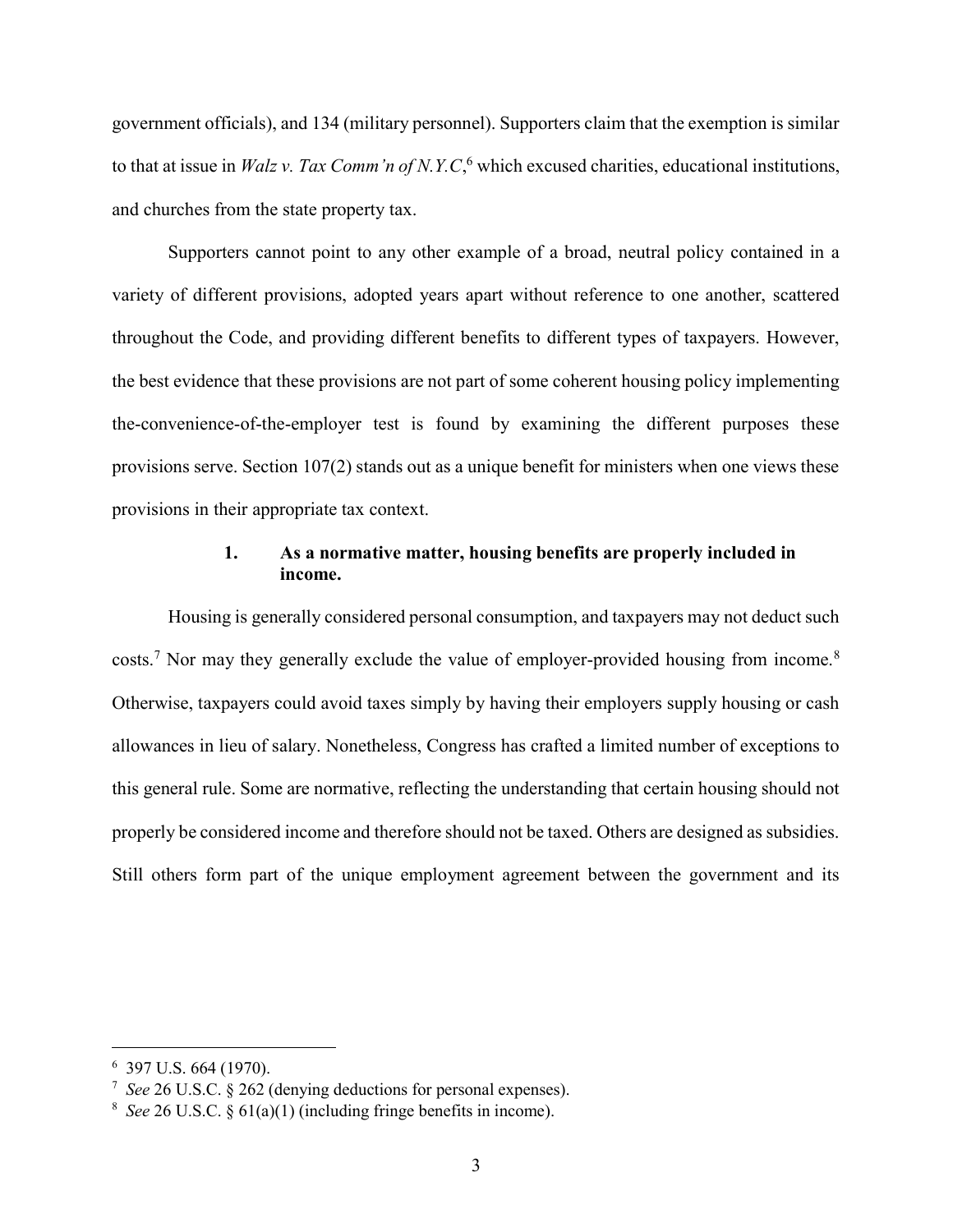employees. Efforts to justify Section 107(2) as part of a broad neutral policy on housing fall apart upon even cursory review of the purpose and function of these different provisions.

# 2. Section 119 excludes certain housing from income tax on normative grounds because such housing is not properly considered income.

Shortly after Congress enacted the income tax, the IRS had to decide whether employerprovided housing should be included in income. Despite the default rule, the IRS permitted seamen, hotel managers, and hospital workers, among others, to exclude housing from income on the theory that such housing was provided for the employer's convenience and not as compensation.<sup>9</sup> Over time, these rulings found their way into regulations, which explicitly focused on the employer's intent in providing housing.<sup>10</sup> This approach led to significant litigation because employers and employees could always cobble together some argument as to why housing was for the employer's convenience.

In 1954, the same year Congress expanded Section 107 to cover cash allowances, Congress enacted Section 119 to eliminate the formal inquiry into whether housing was intended as compensation. Instead, it adopted strict bright-line rules limiting the exclusion to situations where the housing was: (1) in-kind, (2) on-site, (3) mandatory, and (4) for the employer's convenience.<sup>11</sup> The regulations make clear that an employee may exclude housing only if "the employee could not perform the services required of him unless he is furnished such lodging."<sup>12</sup> Courts have strictly enforced these rules, rejecting claims that nearby housing was equivalent to on-site housing.<sup>13</sup>

<sup>&</sup>lt;sup>9</sup> O.D. 265, 1 C.B. 71 (1919); T.D. 2992, 1920-2 C.B. 76; O.D. 915, 4 C.B. 85-86 (1921).

<sup>&</sup>lt;sup>10</sup> See, e.g., Treas. Reg. 118, § 39.22(a)-3 (1951). For a discussion of the history of section 119, see generally Taxation — Exclusion Under Section 119 Granted Although Employee Was Charged for Value of Quarters Supplied, 33 ST. JOHN'S L. REV. 408 (1959).

 $11 \text{ See } 26 \text{ U.S.C. } § 119.$ 

<sup>&</sup>lt;sup>12</sup> Treas. Reg.  $\S$  1.119-1(b)(3).

<sup>&</sup>lt;sup>13</sup> Commissioner v. Anderson 371 F.2d 59 (6th Cir. 1966); Winchell v. United States, 564 F.Supp. 131 (D.Neb.1983), aff'd without op., 725 F.2d 689 (8th Cir.1983).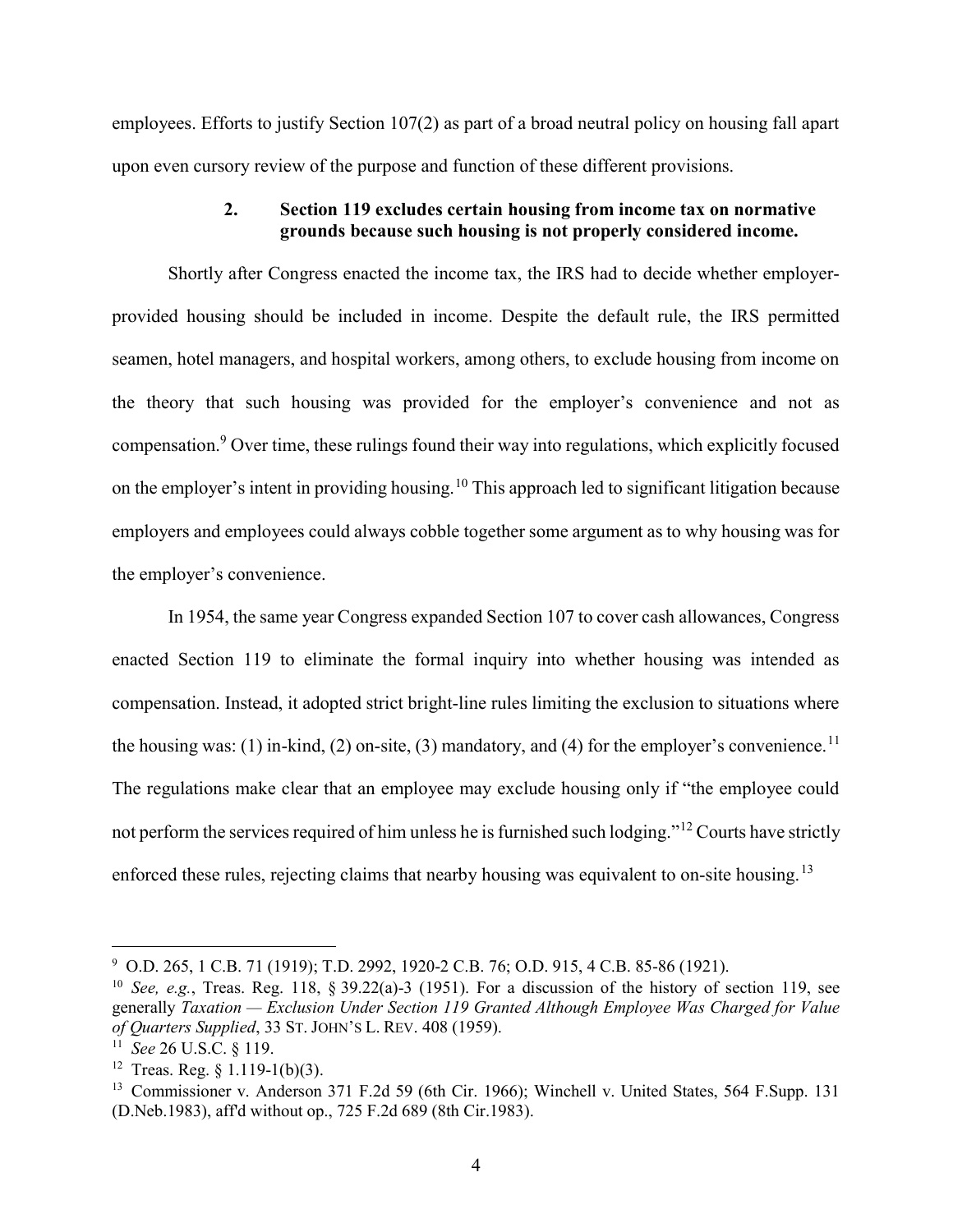Section 119's strict requirements reflect Congress's judgment that taxpayers should be allowed to exclude housing from income under the convenience-of-the-employer test only rarely. This, in turn, reflects a normative judgment. Seamen cannot work on a boat at sea and live elsewhere. Lighthouse keepers and others working at remote worksites cannot live elsewhere and do their jobs. In these limited circumstances, where employees must live on-site to do their jobs, housing should not be considered income. Rather, it more closely resembles an employer-provided office, also excluded from income, than compensation. Congress also excludes the value of such housing from payroll taxes.<sup>14</sup>

Tax theorists frame the issue of employer-provided housing as an inquiry into whether it is personal consumption. If so, it should be included in income; if not, it should be excluded. The economist Henry Simons addressed this question by reference to a hypothetical flügeladjutant<sup>15</sup> who receives not only salary, but also housing in the palace.<sup>16</sup> He must also attend opera and hunts with the prince.<sup>17</sup> Were the flügeladjutant to undertake these activities outside the work context, they would clearly be considered personal consumption. However, where they are required as part of his job, such amounts may properly be excluded from income either because they are "forced" consumption, or because it is administratively too difficult to measure the consumptive elements of these work-related activities.<sup>18</sup>

Section 119's strict limitations are all designed to ensure that exempted housing is forced consumption. In contrast, Section 107 does not tie the provision of housing to the ability to do

<sup>&</sup>lt;sup>14</sup> See 26 U.S.C. § 3121(1)(19).

<sup>&</sup>lt;sup>15</sup> See HENRY CALVERT SIMONS, PERSONAL INCOME TAXATION: THE DEFINITION OF INCOME AS A PROBLEM OF FISCAL POLICY 53 (1938).

 $16$  *Id.* 

 $17$  *Id.* 

<sup>&</sup>lt;sup>18</sup> *Id. C.f.* United States v. Gotcher, 401 F.2d 118, 119-20 (5th Cir. 1968) (excluding the value of a business trip from income because it was for the employer's benefit).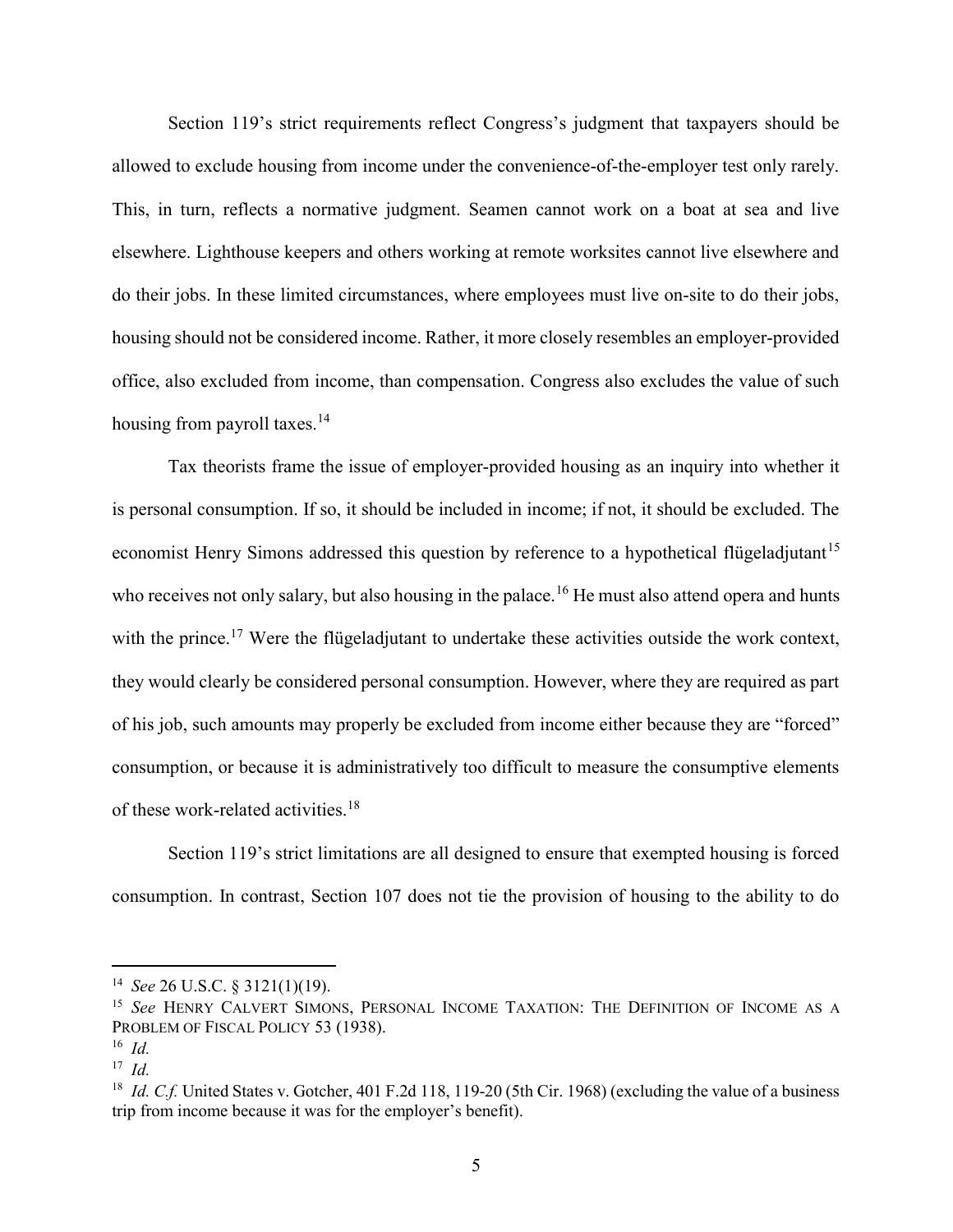one's job. It omits the on-site or and convenience-of-the-employer requirements and indeed expressly permits ministers to exclude housing "provided as part of his compensation." The Treasury Department has stated that these "[d]edicated payments and in-kind benefits represent accretions to wealth that do not differ materially from cash wages."<sup>19</sup> Congress treats ministerial housing as compensation for self-employment tax purposes, the analog to payroll taxes that ministers must pay.<sup>20</sup> Perhaps most telling, ministers may receive tax-free housing in retirement,<sup>21</sup> thoroughly undermining the claim that exempted housing is necessary for job performance. Finally, Section 107(2) permits ministers to live wherever they choose, including in houses they own. It is hard to imagine how living in one's own home can be for the employer's convenience.

# 3. Section 911 excludes housing for expatriates from income tax to avoid double taxation in the international context and to subsidize American business activities abroad.

Congress enacted Section 911's predecessor in 1926, permitting citizens who were "bona fide non resident[s] of the United States for more than six months during the taxable year" to exclude all their foreign-earned income from U.S. taxation.<sup>22</sup> The stated justification was to increase foreign trade by removing disadvantages faced by Americans working abroad.<sup>23</sup> In particular, foreigners living abroad faced only residence-based taxation, while U.S. citizens faced both foreign and U.S. taxes.<sup>24</sup> In addition, living abroad was seen to be a hardship worthy of a

<sup>&</sup>lt;sup>19</sup> See TAX EXPENDITURES, supra note 3, at 12.

 $20\,$  26 U.S.C. § 1402(a)(8).

<sup>&</sup>lt;sup>21</sup> See INTERNAL REVENUE SERV., TAX GUIDE FOR CHURCHES AND RELIGIOUS ORGANIZATIONS 23 (Aug. 2015) [hereinafter TAX GUIDE], https://www.irs.gov/pub/irs-pdf/p1828.pdf.

<sup>&</sup>lt;sup>22</sup> Revenue Act of 1926, ch. 27, §§ 209, 213(b)(14), 44 Stat. 9, 20, 26. For a history of § 911, see Note, Section 911 of the Internal Revenue Code and the Foreign-Based Partner, 74 YALE L.J. 956, 956-57 (1965). <sup>23</sup> See S. REP. No. 82-781, at 52-53 (1951), as reprinted in 1951 U.S.C.C.A.N. 1968, 2023-24.

<sup>&</sup>lt;sup>24</sup> The U.S. taxes citizens living abroad on all their income, regardless of where it is earned. See 26 U.S.C.  $§$ § 1 & 7701(b)(1).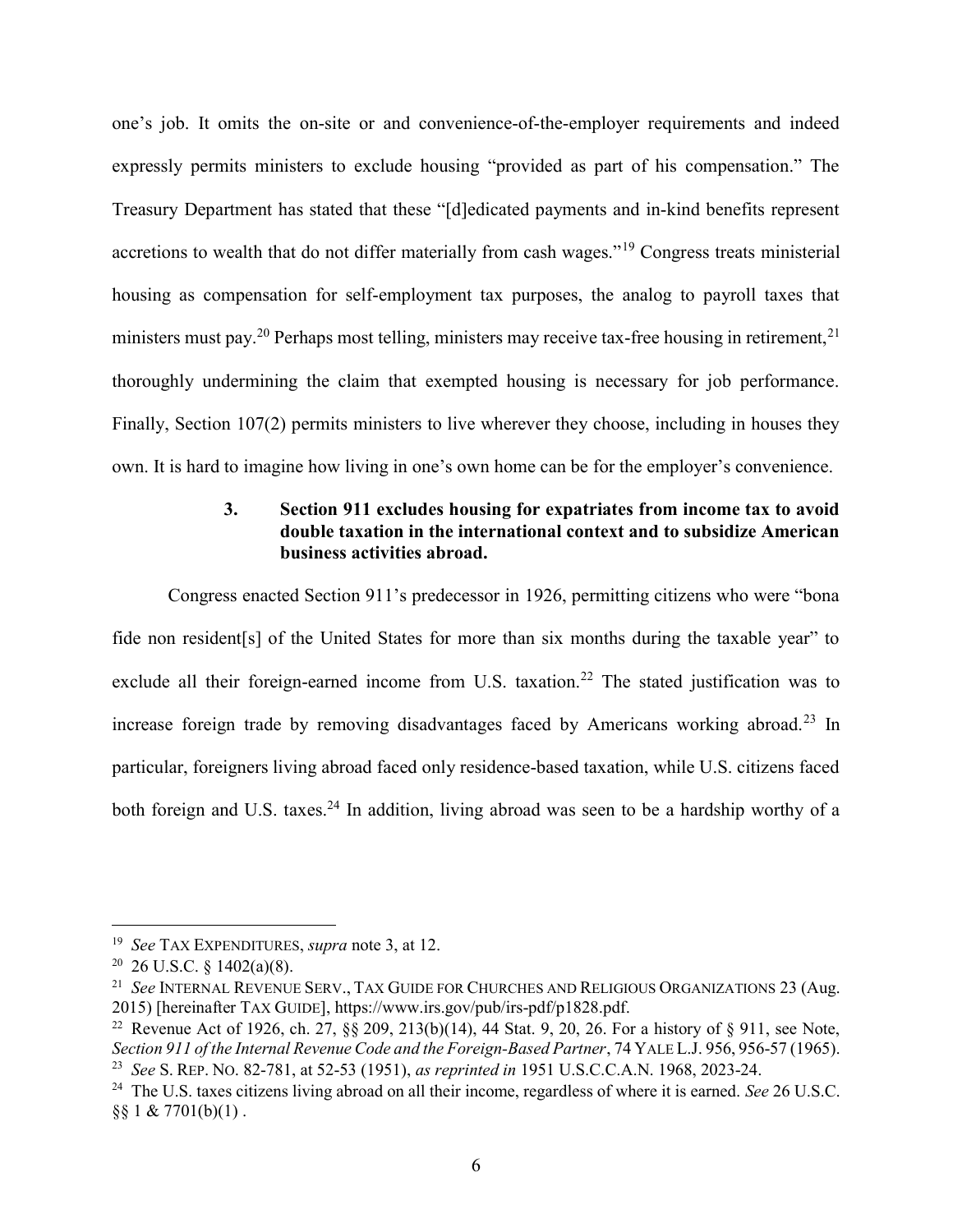subsidy.<sup>25</sup> Section 911 eliminated this double taxation and increased the take-home pay for expatriates.

In 1981, long after Congress amended Section 107 to allow for tax-free cash allowances, Congress amended Section 911 to exclude certain housing allowances from income as well.<sup>26</sup> As before, Congress suggested that doing so would promote foreign trade and that excluding housing allowances would ease the burden of living abroad.<sup>27</sup> The legislative history does not refer to the convenience-of-the-employer test or any other housing provision, significantly undercutting the claim that it is part of a broad, neutral housing policy that includes ministers. Instead, Section 911 operates as a normative rule designed to avoid double-taxation and to subsidize those living abroad.

# 4. The exclusions for housing allowances provided to select government employees are distinguishable from Section 107(2).

Sections 912 and 134, which apply to select government employees, also differ in purpose and effect from Section 107(2) and therefore cannot provide it constitutional cover. The former applies to government officials living abroad, while the latter applies to military personnel.

Congress added Section 912's predecessor to the Code in 1943.<sup>28</sup> This section permits certain government officials working abroad to exclude housing allowances from income. The legislative history notes that these employees were forced to move overseas and that their efforts were critical to the war effort.<sup>29</sup> The high cost of living damaged morale and effectiveness, and the

<sup>&</sup>lt;sup>25</sup> The government lists the exclusion as a tax expenditure. *See* TAX EXPENDITURES, *supra* note 3, at 29.

<sup>26</sup> 26 U.S.C. § 911(c); Economic Recovery Tax Act of 1981, Pub. L. No. 97-34, §§ 102, 111, 95 Stat. 172, 186, 190. See Foreign Housing Exclusion or Deduction, IRS, https://www.irs.gov/individuals/international-taxpayers/foreign-housing-exclusion-or-deduction (last updated Feb. 18, 2018).

<sup>27</sup> S. REP. NO. 97-144, at 36 (1981); H.R. REP. NO. 97-201, at 10-11 (1981).

<sup>&</sup>lt;sup>28</sup> Revenue Act of 1943, Pub. L. No. 78-235, § 125(a), 58 Stat. 21, 21, 46 (1944) (expanding the exemption in the Foreign Service Act of 1946, Pub. L. No. 79-724, § 1051, 60 Stat. 999, 999, 1032). <sup>29</sup> S. REP. No. 78-627, at 24 (1944)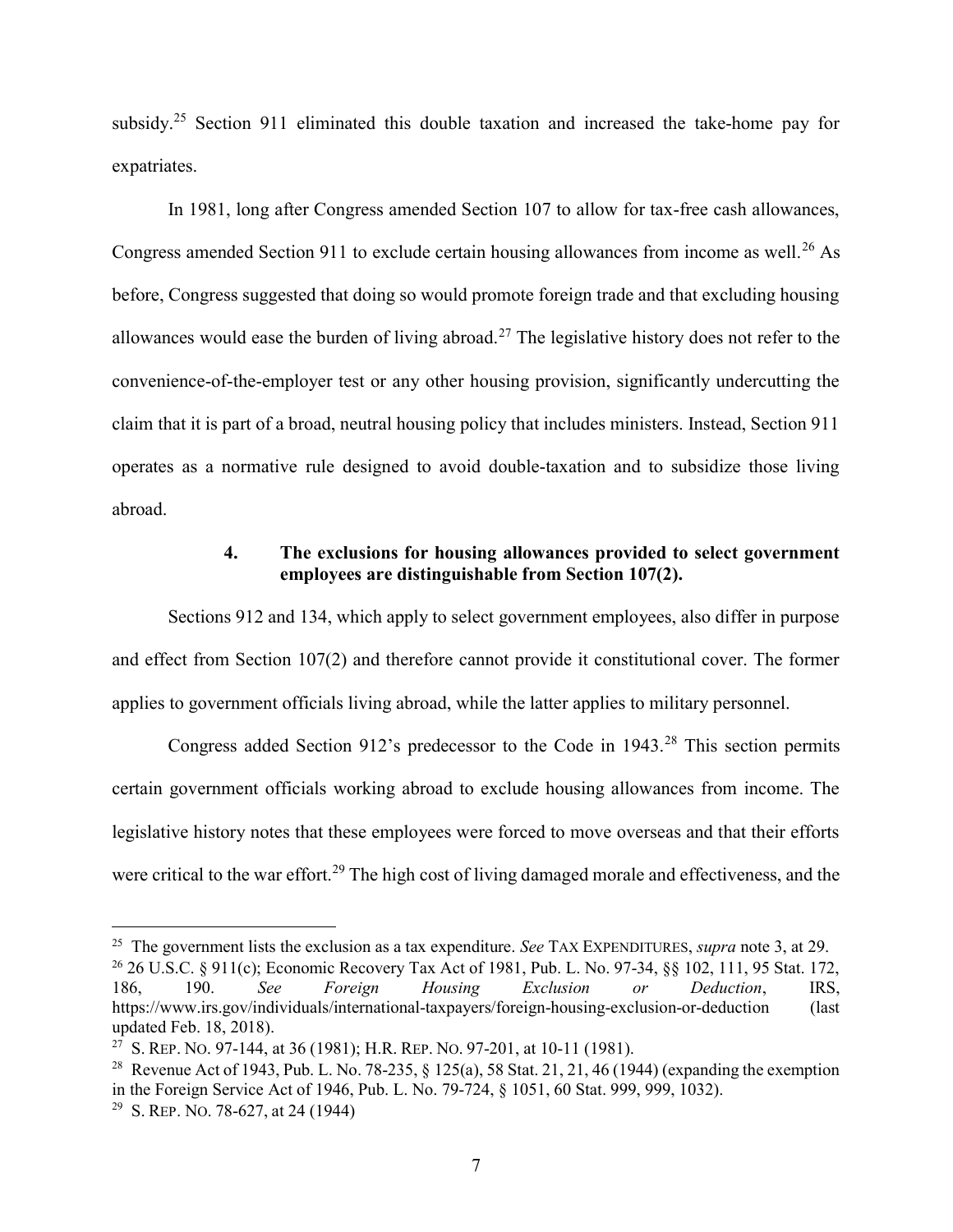State Department lacked the funds to increase their salaries. Congress decided to exempt housing allowances from income as a means of increasing their take-home pay.<sup>30</sup> In other words, the government excluded the benefit from taxation as a form of compensation.

Section 134 forms part of a web of tax provisions that favor active military and veterans.<sup>31</sup> It codifies the exemption for any benefits that were excludible from income on September 9, 1986,<sup>32</sup> including tax-free housing allowances. The Court of Claims had held such benefits to be tax-free because they were more in the nature of reimbursement than salary.<sup>33</sup> Today, reimbursement for non-deductible expenses would be included in income, but the exemption for military housing allowances survives. Congress and the courts have repeatedly noted that military are different from other types of taxpayers, worthy of special treatment, including the receipt of tax-free income.<sup>34</sup>

This is not the first time taxpayers have tried to extend tax-free military allowances to to other taxpayers. In Magness v. Commissioner, state policemen sought to exclude their meal allowances from income by reference to a purportedly similar exclusion for military families. In rejecting the claim, the Fifth Circuit Court of Appeals distinguished permitting tax-free military

<sup>&</sup>lt;sup>30</sup> The Senate report reads in part:

The Secretary of State has reported that at posts in the countries now associated with us in common war against the enemy and in those neutral states of supreme importance to us where the Foreign Service is performing a vitally important part in the Nation's war effort, the cost of living continues to mount higher and higher and the financial difficulties of our officers and employees grow progressively worse, threatening the efficiency and morale of this important group of personnel. The Department has neither the authority nor the funds to compensate such personnel for the extra burden which falls upon them by reason of the tax levied on cost of living allowances. The situation is acute and as the allowances are to meet official needs as distinguished from personal requirements, the exclusion of such allowances from tax consideration for this class of personnel is in the public interest. Id.

 $31$  See, e.g., 26 U.S.C. § 112 (excluding combat zone pay from income).

 $32$  26 U.S.C. § 134(b)(1)(B).

<sup>33</sup> Jones v. United States, 60 Ct. Cl. 552, 574 (1925).

 $34$  See, e.g., Regan v. Taxation with Representation of Washington, 461 U.S. 540, 550–51 (1983).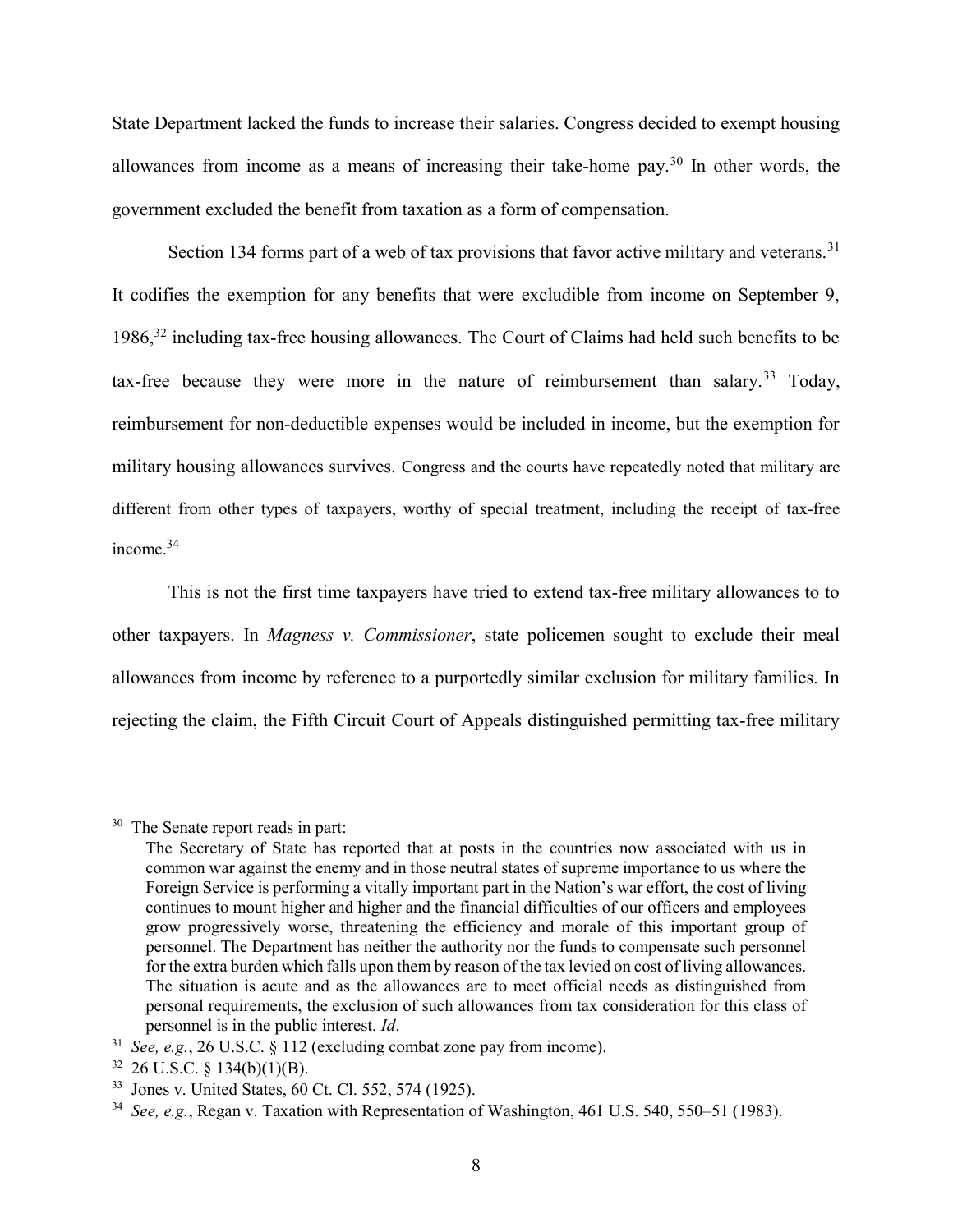benefits because it entailed "the peculiar situation wherein the United States, with one hand, as an employer, gives money to its employees, and with the other hand, as a tax collector, takes it back."<sup>35</sup> In other words, tax benefits afforded federal government employees differ from those provided to others because others do not have the same employment relationship with the federal government.

# 5. Section 107(2) does not implement the convenience-of-the-employer rule for ministers.

Supporters argue that the loose rules for ministers found in Section 107(2) are appropriate either because ministers will always meet the convenience-of-the-employer test or to account for ministers' unique working conditions.<sup>36</sup> Ministers often have people over to the house, are on call, need to live in the community where they work,<sup>37</sup> and are often moved from church to church.<sup>38</sup> As a result of these unique obligations and responsibilities, Supporters claim that ministers are entitled to categorical treatment similar to government officials living overseas and military personnel (and different from all other employees who face similar conditions), citing among other things the legislative history of the 2002 amendment to Section  $107(2)$ .<sup>39</sup> However, Section 107 does not simply adjust Section 119's requirements to account for the nature of ministerial employment;<sup>40</sup> it eliminates Section 119's requirements altogether, permitting clergy to receive housing as compensation and to live wherever they would like, including in homes they own.

As a factual matter, claims that ministers are unique are significantly overstated. Not all ministers use their homes for work, are on call, need to live near work, or are subject to being

<sup>35</sup> Magness v. Comm'r, 247 F.2d 740, 744 (5th Cir. 1957).

<sup>&</sup>lt;sup>36</sup> See Intervenor Brief, *supra* note 5, at 32.

 $37$  *Id.* 

<sup>38</sup> Id.

 $39$  *Id.* at 17.

<sup>&</sup>lt;sup>40</sup> See, e.g., Amicus Curiae Brief of Tax Law Professors in Support of Appellants at 9, Gaylor v. Mnuchin, Nos. 18-1277 & 18-1280 (Apr. 26, 2018).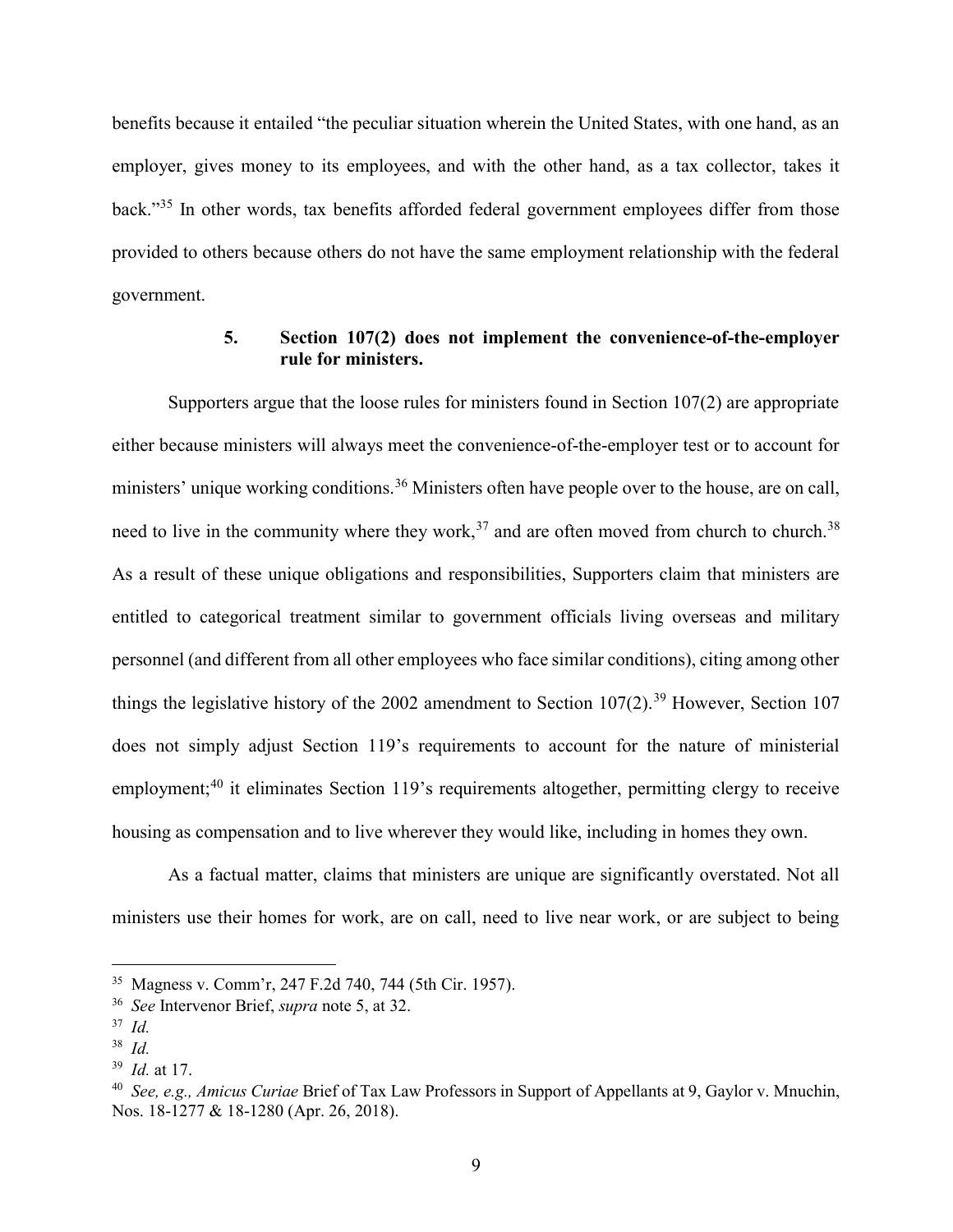moved by their superiors. Moreover, many lay employees work out of their homes, are on call, need to live near work, and are subject to being transferred. For instance, doctors, police and other emergency responders are subject to being called out and often must live near work. Corporate employees are often transferred from office to office, often to more expensive locations. Yet no one claims that these employees should get tax-free housing. Moreover, many ministers who receive the exemption do the exact same jobs as secular taxpayers and indeed for the same employers.<sup>41</sup> Taxing ministers differently violates the core value of horizontal equity, under which similarly compensated taxpayers should be taxed the same.

However, even accepting *arguendo*, that all these claims were true for ministers, and not also true for a large number of other occupations, ministers still would not be entitled to receive tax-free housing allowances under the convenience-of-the-employer test. No one contests that ministers work hard, do good deeds, or are sometimes called out in the middle of the night. However, none of these considerations converts their housing into forced consumption, exempt from taxation. Work often constrains housing choices, but Congress has declared that this is not enough by adopting the strict limitations found in Section 119.

Taxpayers can always argue that an employer-owned house across the street is equivalent to one on-site and then that one a few blocks away is equally sufficient. From there it is a short step to arguing that employer ownership is not really all that important and tax-free cash allowances should be allowed. Each step along this path moves away from the test's central purpose—to exclude only that housing that is truly necessary for an employee to do his job. This sort of special pleading and creeping incrementalism is precisely what Section 119, with its strict

<sup>&</sup>lt;sup>41</sup> See Adam Chodorow, *The Parsonage* Exemption, 51 U.C. Davis L. Rev. 849, 861 (2018) (describing how ministers working as teachers, college administrators, and basketball coaches qualify for the exemption).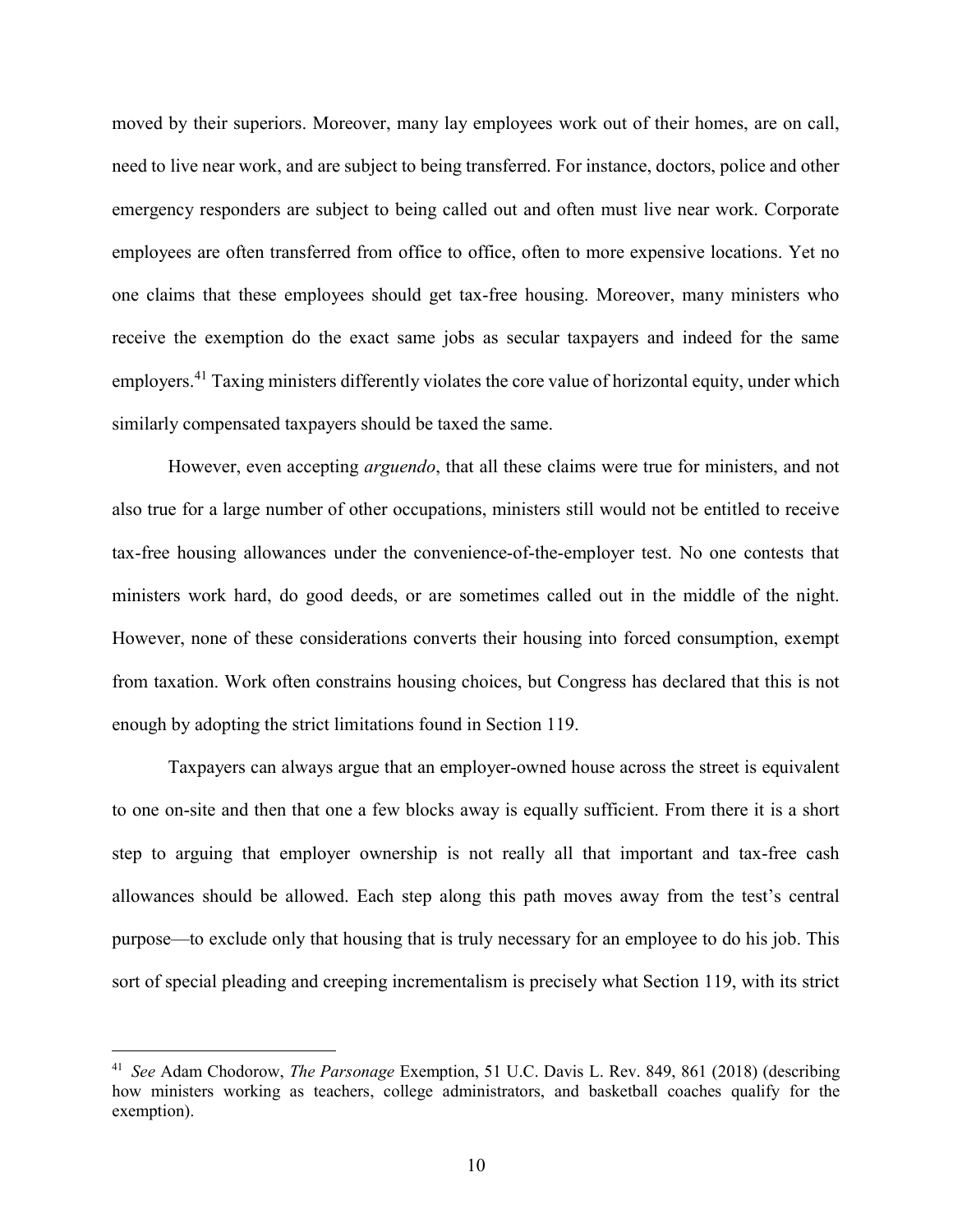limitations, was designed to prevent. Unlike lighthouse keepers or sailors, who cannot do their jobs unless they live on-site, minsters can live in a variety of locations, including houses they own, and still do their jobs. Thus, they fall outside the convenience-of-the-employer test.

Some authorities suggest a convenience-of-the-employer rationale for both Sections 912 and 134 because covered personnel need to live near work, are subject to being moved for work, and might be called upon to work at any time.<sup>42</sup> Supporters argue that, Congress is free to exempt ministerial housing categorically because it provided a purportedly similar exemption to other taxpayers.<sup>43</sup> They further argue that Congress need not treat all similarly situated taxpayers the same and that Congress may therefore extend the benefit to ministers but not to other similarly situated taxpayers.<sup>44</sup> However, the First Amendment would have no force if Congress could escape its constraints by subsidizing a small subset of taxpayers and then using that subsidy to justify one for religion.

#### B. Section 107(2) subsidizes religious actors.

Supporters rely on language in  $Walz$ ,<sup>45</sup> to argue that Section 107(2) cannot raise Establishment Clause issues because no money is extracted from taxpayers and transferred to churches.<sup>46</sup> Rather, they argue, the decision not to tax reflects a determination to "leave religion alone." These arguments fail because (1) the Supreme Court has subsequently held that a targeted tax exemption can violate the Establishment Clause, and (2) ministers must already pay self-

<sup>&</sup>lt;sup>42</sup> See, e.g., I.R.S. Priv. Ltr. Rul. 5612265140A (Dec. 26, 1956); Rev. Rul. 60-66, 1960-1 C.B. 21, 1960 WL 13009.

 $43$  See, e.g., Fed Brief, supra note 5 at 56.

<sup>&</sup>lt;sup>44</sup> See, e.g., Brief for Members of Congress as Amici Curiae in Support of Defendants-Appellants and Intervenor-Defendant-Appellants and Reversal at 27, Gaylor v. Mnuchin, No. 18-1277 (Apr. 26, 2018). <sup>45</sup> Walz v. Tax Comm'n of N.Y.C., 397 U.S. 664, 674 (1970).

<sup>46</sup> See also Ariz. Christian Sch. Tuition Org. v. Winn, 563 U.S. 125, 126 (2011) (holding that direct expenditures differed from tax credits for standing purposes). Notably, the statute in Winn did not explicitly benefit religious organizations.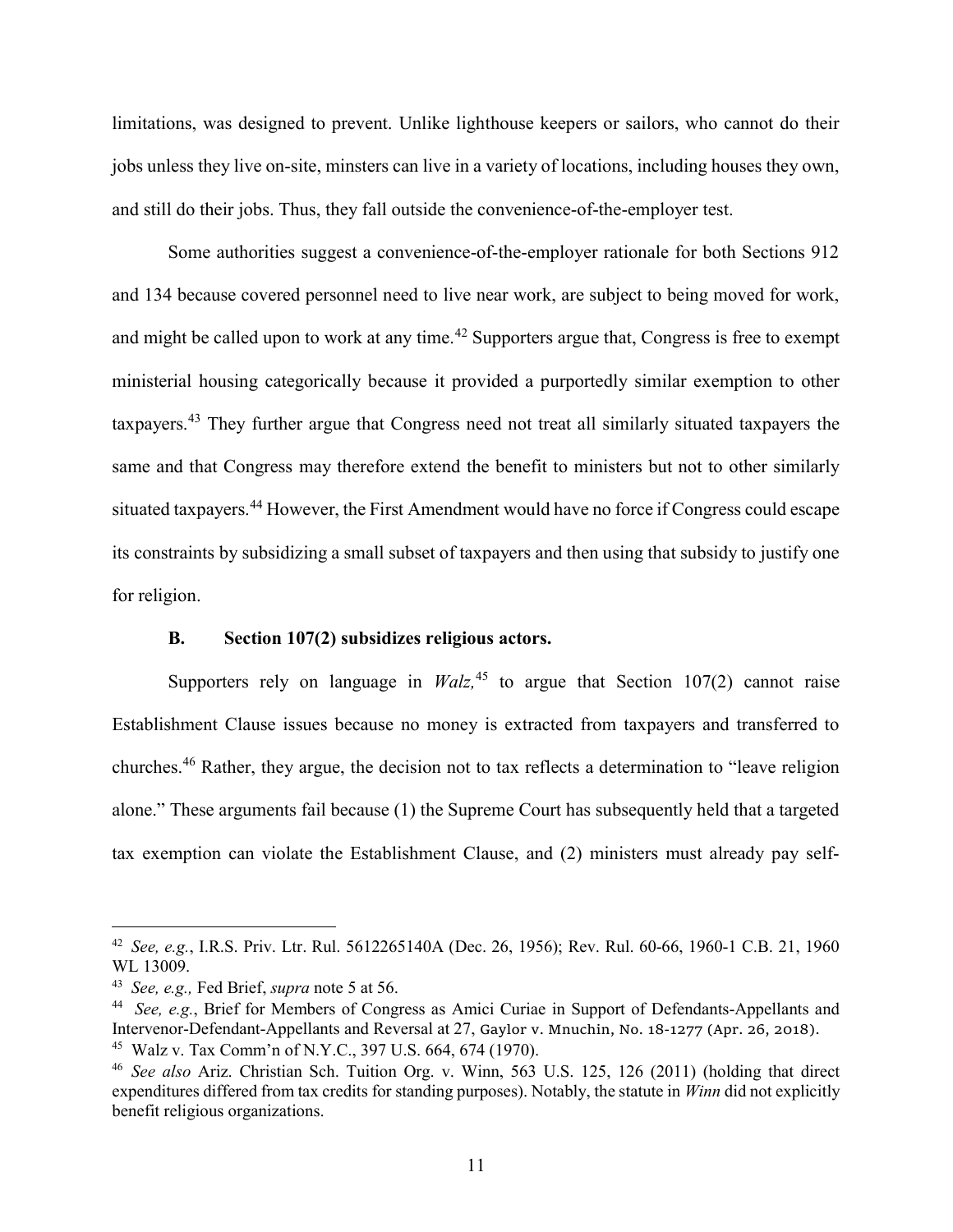employment taxes on their housing allowances; excluding such amounts for income tax alone can hardly be considered leaving ministers alone.

In Texas Monthly v. Bullock, the court considered whether a sales tax that carved out an exception for religious publications violated the First Amendment. As Justice Brennan noted in a plurality opinion, exempting something from taxation provides no less a benefit than sending a check<sup>47</sup> because it is economically equivalent to imposing the tax and then returning the money as a direct grant. Justice Rehnquist acknowledged as much in Regan v. Taxation With Representation of Washington, in which the court considered whether Congress could revoke tax exemption for Section 501(c)(3) entities that engaged in substantial lobbying. Rehnquist wrote:

Both tax exemptions and tax deductibility are a form of subsidy that is administered through the tax system. A tax exemption has much the same effect as a cash grant to the organization of the amount of tax it would have to pay on its income. Deductible contributions are similar to cash grants of the amount of a portion of the individual's contributions.<sup>48</sup>

Courts routinely look past the form of a transaction to its underlying economic reality in tax matters. They construct hypothetical cash flows to determine the true economic impact of transfers.<sup>49</sup> They disregard transactions that lack economic substance, even though they are structured to take advantage of tax benefits.<sup>50</sup> It is not clear why the Court should ignore economic reality in this context.<sup>51</sup>

<sup>&</sup>lt;sup>47</sup> Tex. Monthly, Inc. v. Bullock, 489 U.S. 1, 14 (1989) (noting that a targeted exemption was equivalent to a direct subsidy).

<sup>48</sup> 461 U.S. 540, 544 (1983).

<sup>&</sup>lt;sup>49</sup> See, e.g., Old Colony Tr. Co. v. Comm'r, 279 U.S. 716, 729 (1929) (holding that a payment from an employer directly to the IRS should be understood to consist first of a transfer to the employee and then to the IRS).

<sup>50</sup> See, e.g., Gregory v. Helvering, 293 U.S. 465, 470 (1935). This doctrine is now codified in I.R.C.  $§ 7701(o).$ 

<sup>&</sup>lt;sup>51</sup> Some have argued that courts should not treat targeted tax breaks the same as indirect spending for Establishment Clause purposes because to do so would "constitutionalize" economic theory. See, e.g., Edward A. Zelinsky, Winn and the Inadvisability of Constitutionalizing Tax Expenditure Analysis, 121 YALE L.J. ONLINE 25 (2011), http://yalelawjournal.org/forum/winn-and-the-inadvisability-of-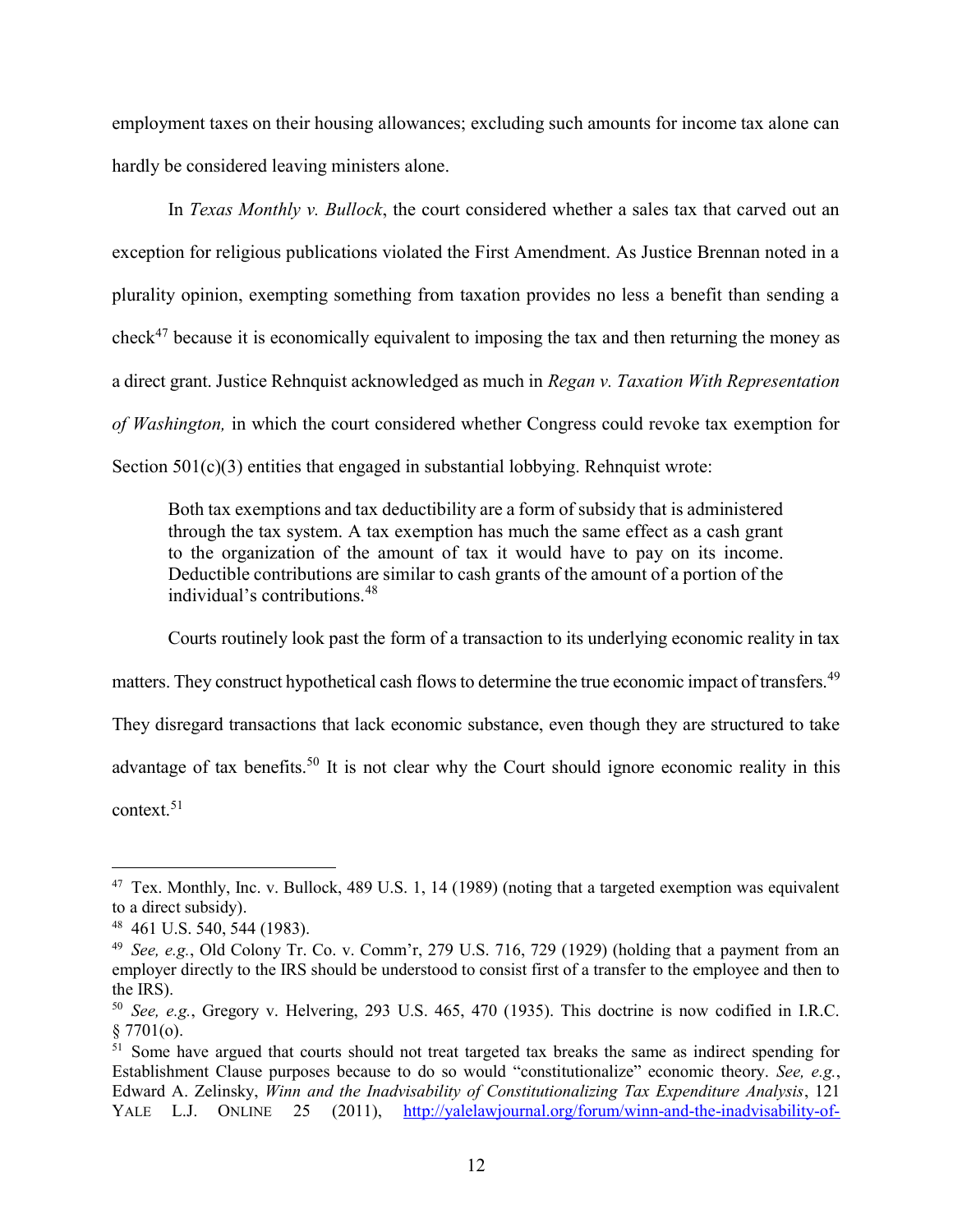Indeed, the government has long conceded that targeted tax breaks in general—and the parsonage exemption in particular—are equivalent to direct government spending. Stanley Surrey, President Kennedy's Assistant Secretary for Taxation Policy at the Treasury Department, first championed this insight in the 1960s and 1970s.<sup>52</sup> This insight has since come to shape tax policy thinking. The Congressional Research Service and the Treasury Department now produce annual "tax expenditure" budgets showing how much spending Congress has buried in the Tax Code. In these reports, the government acknowledges that the parsonage exemption is a subsidy for religious actors. For instance, in 2006, the Congressional Research Service classified Section 107 as a tax expenditure, noting that "[t]he provision is inconsistent with economic principles of horizontal and vertical equity."<sup>53</sup> Moreover, "[m]inisters with higher incomes receive a greater tax subsidy than lower-income ministers because of their higher marginal tax rates."<sup>54</sup> The Treasury Department stated in its 2017 Tax Expenditure Budget that "[d]edicated payments and in-kind benefits represent accretions to wealth that do not differ materially from cash wages."<sup>55</sup> It estimated that the exemption cost \$9.3 billion in forgone revenues over a ten-year period.<sup>56</sup>

Treating targeted exemptions differently from direct spending would permit Congress to subvert the First Amendment by offering refundable tax credits to churches, exempting all

constitutionalizing-tax-expenditure-analysis. However, failure to do so requires a willful disregard of economic reality.

 $52$  See, e.g., STANLEY SURREY, PATHWAYS TO TAX REFORM, THE CONCEPT OF TAX EXPENDITURES, at vii (1973).

<sup>53</sup> STAFF OF S. COMM. ON THE BUDGET, 109TH CONG., REP. ON TAX EXPENDITURES: COMPENDIUM OF BACKGROUND MATERIAL ON INDIVIDUAL PROVISIONS 352 (Comm. Print 2006), https://www.gpo.gov/fdsys/pkg/CPRT-109SPRT31188/html/CPRT-109SPRT31188.htm. 54 Id.

<sup>&</sup>lt;sup>55</sup> See TAX EXPENDITURES, *supra* note 3, at 12.

<sup>&</sup>lt;sup>56</sup> Id. at 23. The exemption's subsidy effect can also be seen in special pleading from ministers as to the potential impact on them of having to pay taxes on all their income. See Amicus Curiae Brief of Alliance Defending Freedom on Behalf of 8,899 Churches in Support of Appellants and Reversal of the District Court's Judgement at 3, Gaylor v. Mnuchin, No. 18-1277 (Apr. 26, 2018) [hereinafter ADF Brief].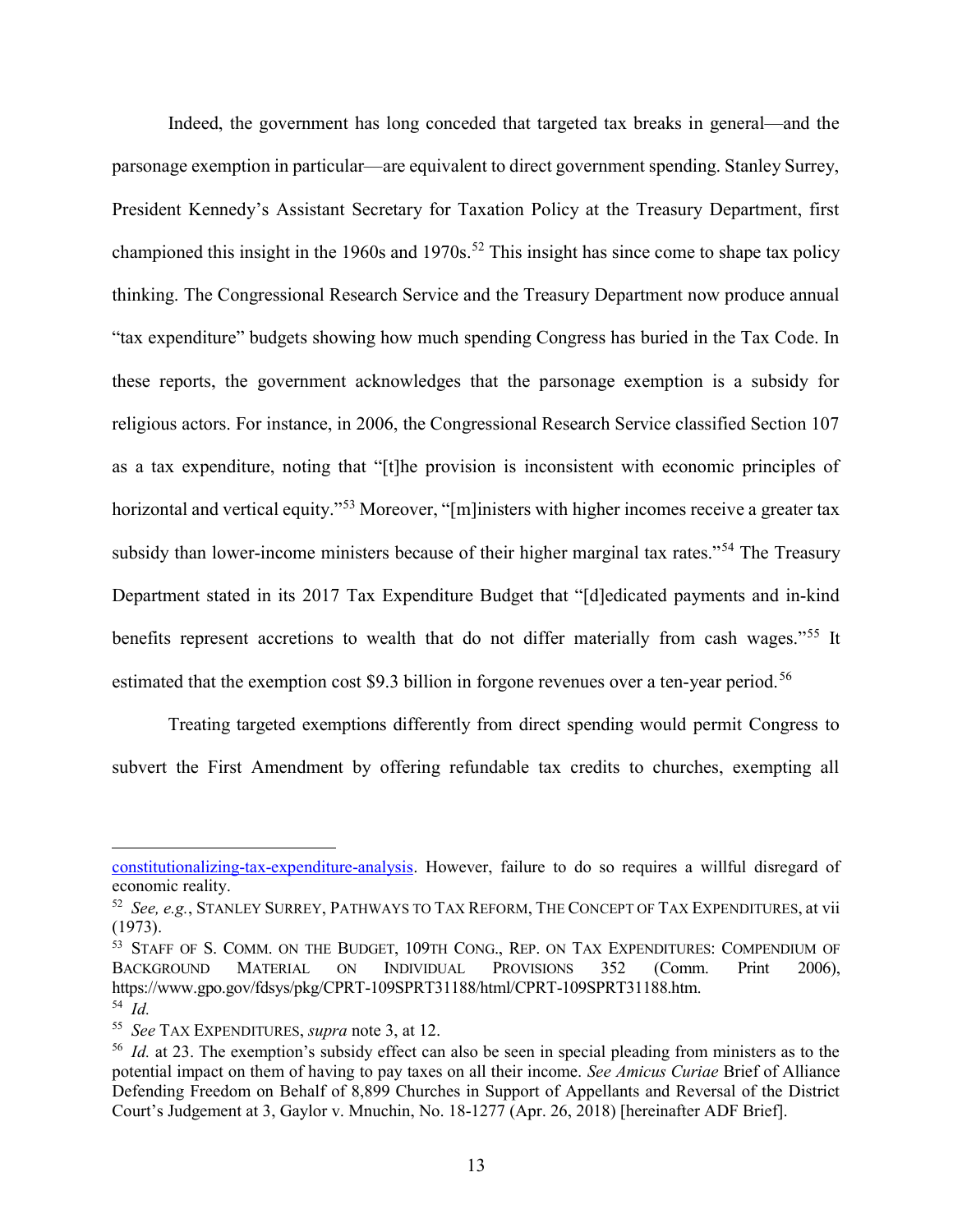ministerial income from tax, or exempting all religious people from the income tax. Such actions would constitute significant support for and signal government endorsement of religion. Any approach that countenances such actions under the First Amendment is deeply flawed.

Finally, the claim that Section 107(2) reflects the government's decision to leave religion alone cannot be sustained in this context.<sup>57</sup> Ministers already report the value of their regular salary for income and self-employment tax purposes. More important, they already pay self-employment taxes on their housing benefits.<sup>58</sup> Excluding a portion of ministerial income from the income tax does not leave ministers alone. It simply provides them a special benefit unavailable to others.

#### C. Section 107(2) is not an appropriate accommodation for religion.

### 1. Exempting all ministerial housing ignores important differences in ministerial income.

Supporters claim Section 107(2) is permitted as an accommodation because it ensures that all ministers are taxed equally, regardless of whether they receive in-kind housing or cash allowances.<sup>59</sup> To do otherwise, they argue, would privilege certain denominations. However, treating all ministers the same for tax purposes only makes sense if they are similarly situated. No one would suggest that a minister earning \$100,000 should be taxed the same as one earning \$40,000. Nor would anyone suggest that ministers who receive tax-exempt income in the form of employer-provided health insurance or pension contributions should be taxed the same as those who receive an all cash salary. Ministers who qualify under Section 119 properly exclude such amounts from income on normative grounds, while those who cannot meet Section 119's strict requirements receive compensation in the form of housing.<sup>60</sup> Treating all ministers the same

 $57$  See Lynch v. Donnelly, 465 U.S. 668, 688-89 (1984) (O'Connor concurring).

 $58$  26 U.S.C. § 1402(a)(8).

 $59$  See, e.g., ADF Brief, supra note 56 at 7.

 $60$  Those who receive cash allowances to pay the costs of homes they own are also different from those who rent. Ministers who own their homes build up equity and are entitled to any appreciation in their homes,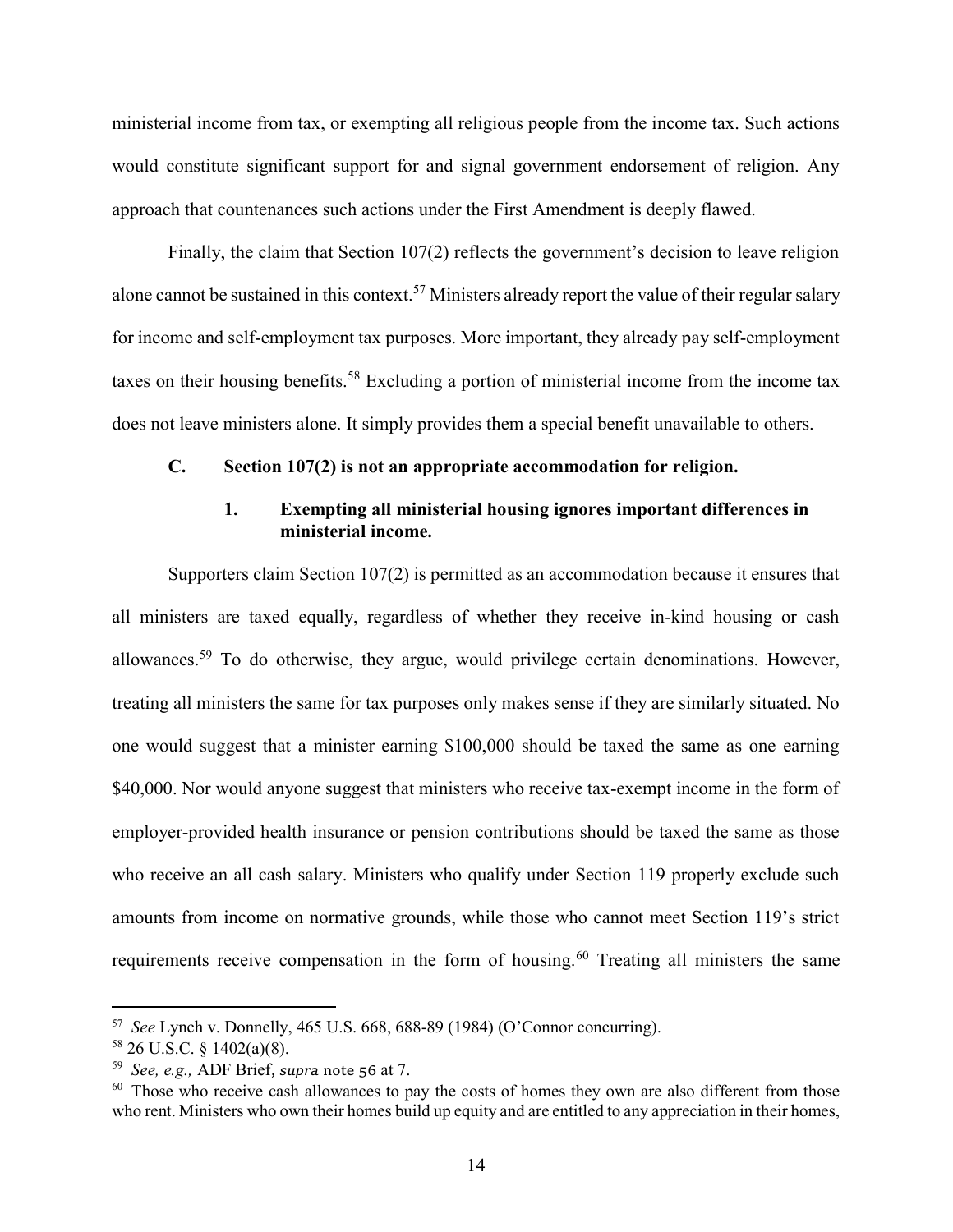overlooks important difference in their income and therefore violates the core concepts of horizontal and vertical equity, which posit that similarly situated people should be taxed similarly, while those who are differently situated should be taxed differently.<sup>61</sup>

Supporters argue that Section 107(2) is appropriate not only because of Section 119, but also because of Section 107(1). Section 107(2) ensures that all ministers can receive tax-free housing. The trial court ruled that plaintiffs lacked standing to challenge Section  $107(1)$ .<sup>62</sup> However, it does not follow that Section 107(1) is constitutional or that Supporters should be allowed to bootstrap from it to Section 107(2). If, as Supporters claim, Section 107(1) simply broadens Section 119's convenience-of-the-employer test to address the unique circumstances of ministerial housing,<sup>63</sup> it is a normative rule. The same cannot be said for Section 107(2), which permits minister to live wherever they want. In other words, if Section 107(1) is normative, those who qualify under it are situated differently from those who qualify under Section  $107(2)$ , warranting different tax treatment.

However, Section 107(1) is not normative; it expressly exempts housing intended as compensation from income tax. Both it and Section 107(2) are subsidies. If the government sent every minister living in church-owned housing a check for \$5,000, the constitutional violation would be clear. The appropriate solution would not be to treat all ministers the same by "leveling up" and sending all ministers \$5,000. Rather, it would be to "level down" and eliminate the subsidy for all ministers. The same holds for a subsidy run through the tax code. Supporters' efforts to use an expanded Section 107(1) to justify a further expansion to cover all ministerial housing,

while renters own nothing.

 $61$  Exempting ministerial housing also violates horizontal equity with regard to laypeople. Ministers acting as teachers, administrators and coaches are entitled to the exemption, while laypersons doing the exact same job are not. Thus, ministers are taxed less than their equally-paid lay colleagues.

<sup>62</sup> See Gaylor v. Mnuchin, 278 F.Supp.3d 1081, 1084 (2017).

 $63$  See Intervenor Brief, supra note 5, at 33.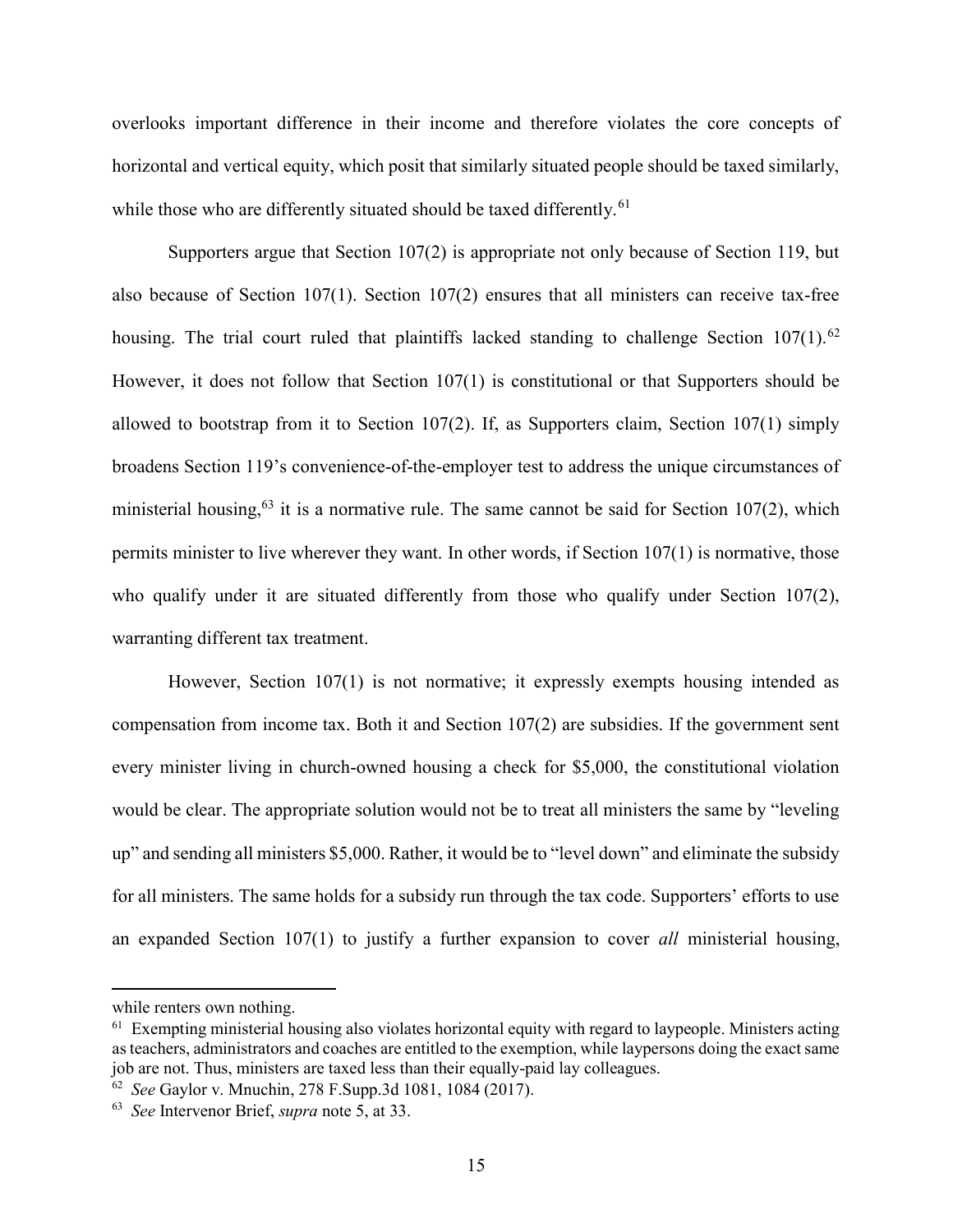regardless of its connection to the employer's convenience or the employee's need to live in a specific location to do his job, should not be rewarded. Doing so places ministers in a distinctly different category from those who qualify under Section 119 and the convenience-of-the-employer test.

Nor can concern for poor churches justify Section 107(2). Churches wealthy enough to provide housing that qualifies under Section 119 (or the expanded Section 107(1) if one accepts Supporters' claims that it implements the convenience-of-the-employer test) are not taking advantage of a tax benefit. Such housing is not properly included in income. However, the result is the same even if these provisions are seen as subsidies. The Code is replete with provisions that only wealthy employers use. For instance, larger and wealthier organizations—including churches—are far more likely to provide tax-free compensation, such as health insurance<sup>64</sup> and  $tax-favored~pensions<sup>65</sup> than smaller, less weakly organizations. No one claims that churches$ without the resources or inclination to provide these benefits should nonetheless be allowed to provide their employees tax-free compensation. As the Court noted in Regan (in the context of free speech), that for a taxpayer who "does not have as much money as it wants, and thus cannot exercise its [constitutional freedoms] as much as it would like, the Constitution 'does not confer an entitlement to such funds as may be necessary to realize all the advantages of that freedom."<sup>66</sup> Accepting, *arguendo*, that Section 107(1) is constitutional as a modified form of Section 119, the inability of some churches to avail themselves of it cannot justify tax-free housing for all ministers.

<sup>64</sup> See 26 U.S.C. §§ 105-106.

<sup>65</sup> See, e.g., 26 U.S.C. § 401.

<sup>66</sup> 461 U.S. at 550 (Citing Harris v. McRae, 448 U.S. 297, 318 (1980)).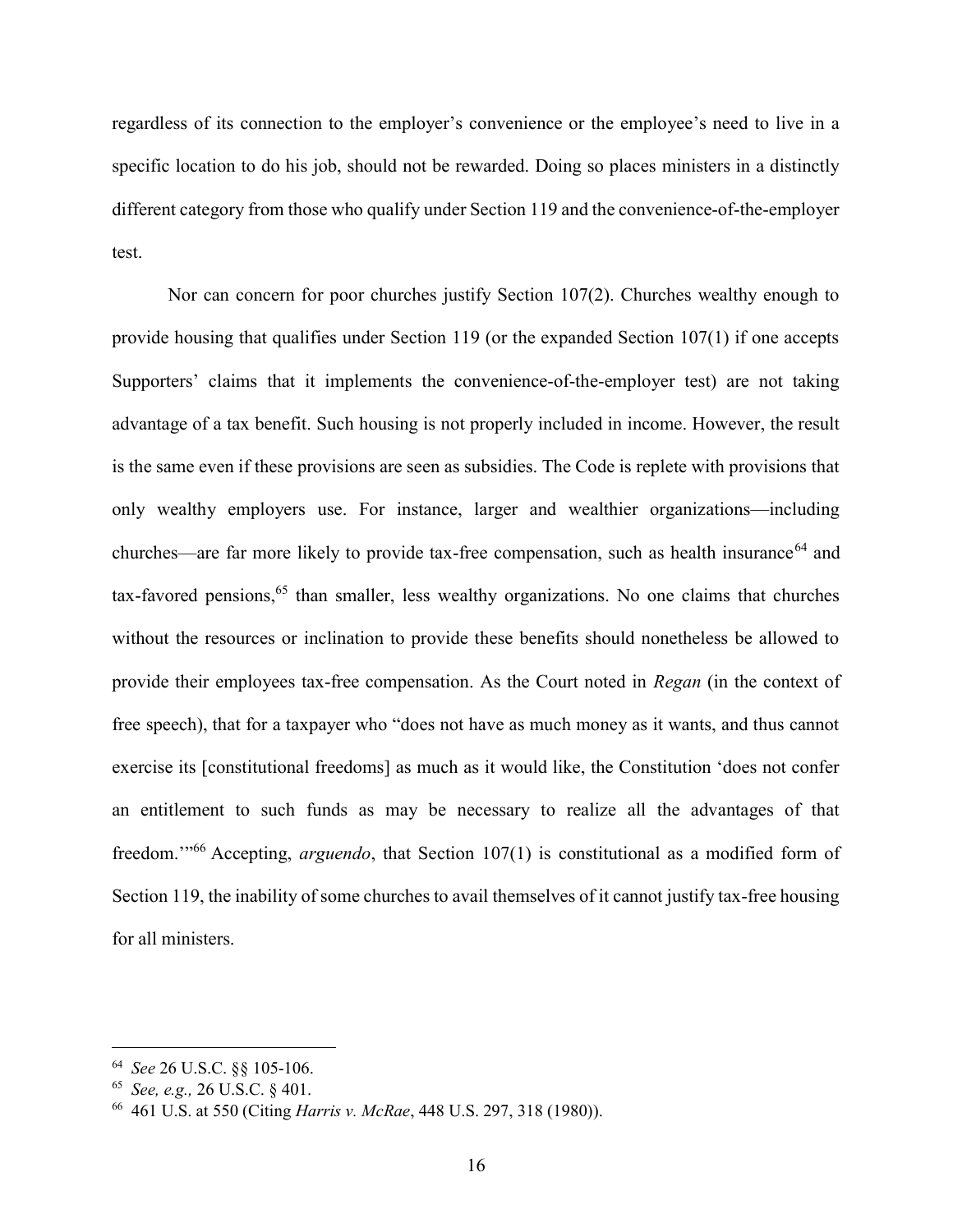Finally, the claim that Section 107(2) leads to equal treatment of all religions, regardless of differences in doctrinal beliefs and practices, is clearly wrong. Some religions ordain only men, while others treat all believers as ordained. Some sponsor schools that qualify as "integral agencies," while others do not. The availability of an exemption depends very much on religious beliefs and practices.<sup>67</sup>

## 2. Section 107(2) requires significantly more church-state entanglement than Section 119.

Supporters also argue that exempting ministerial housing allowances from income tax is permissible under the First Amendment's Free Exercise Clause because it avoids church-state entanglement.<sup>68</sup> They raise three claims: first, that Section 107 leads to less entanglement than would Section 119; second, that the legislative history supports the entanglement argument;<sup>69</sup> and third, that Section 107 avoids entanglement under Section 280A, which applies to the business use of a home.<sup>70</sup>

As the court noted in *Walz*, some level of church-state interaction is unavoidable,  $71$  whether in applying the general law to religious actors or policing the boundaries of an exemption. In Walz, the Court was concerned that subjecting churches to property tax might lead to the government imposing liens or levies on churches or even foreclosing on them if they failed to pay property taxes.<sup>72</sup> No such concerns exist here. Rather, if Section  $107(2)$  were deemed unconstitutional, ministers would simply be required to report *all* the compensation they receive for income tax purposes, as they already do for self-employment tax purposes.<sup>73</sup>

 $67$  See, Chodorow, supra note 41, at 856-73, 928.

 $68$  See, e.g., Fed Brief, supra note 5, at 47.

 $69$  *Id.* at 40.

<sup>70</sup> Id.

 $71$  397 U.S. 664, 670 (1970).

 $72$  *Id.* at 674.

<sup>&</sup>lt;sup>73</sup> 26 U.S.C. § 1402(a)(8). Nor do the valuation issues noted in *Walz* apply to cash allowances.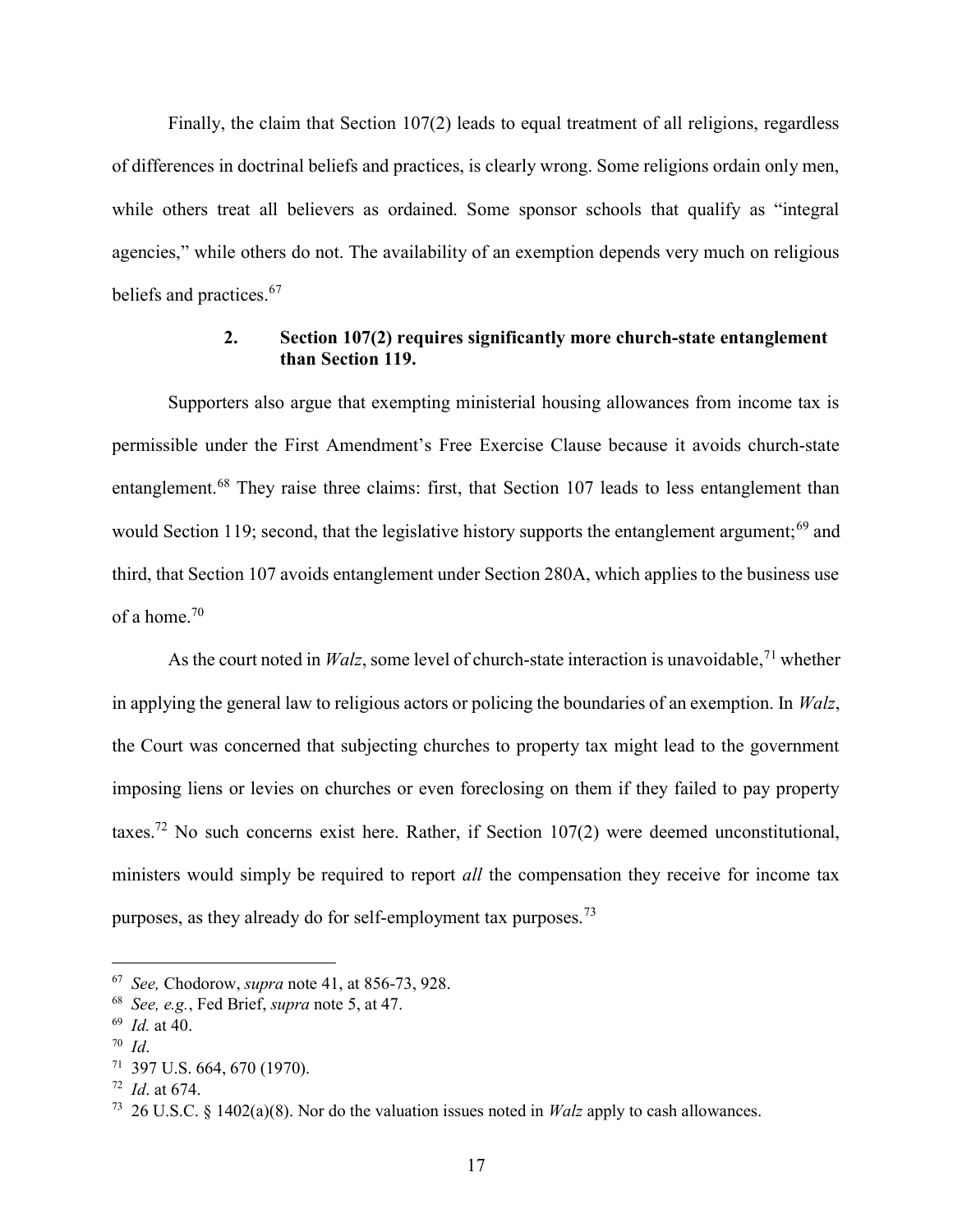More important, even a cursory review of how Sections 119 and 107 operate demonstrates that Section 107 requires significantly greater entanglement than would Section 119.<sup>74</sup> Section 107 requires the government to inquire into a number of religious doctrines and practices. For instance, the government must decide what qualifies as a legitimate religion. While this inquiry is easy for established religions, it is more difficult for new religious movements, such as the Pastafarians,<sup>75</sup> Church of Unlimited Devotion,<sup>76</sup> witch covens, and First Church of Cannabis, the latter two of which actually received tax exempt status.<sup>77</sup> Most religions have at their core non-verifiable beliefs that can be difficult for non-believers to accept. Requiring the IRS and then courts to determine which beliefs or purported beliefs should count as a religion for tax purposes is clearly entangling.

The government must also determine who qualifies as a minister. For established churches with clear ordination rules, this determination is straightforward. But it gets harder for churches with no clear ordination process or independent ministers with no established church behind them. Difficulties also arise with churches that have different levels of ordination. By way of example, the government has had to delve into Jewish religious doctrine and practices to determine whether cantors, in addition to rabbis, should qualify for the exemption. They do.<sup>78</sup>

<sup>&</sup>lt;sup>74</sup> See Chodorow, supra note 41, at 856-73.

<sup>&</sup>lt;sup>75</sup> See Join, Church Flying Spaghetti Monster, https://www.venganza.org/join/ (last visited June 1, 2018). <sup>76</sup> See Don Lattin, Rock Religion? A Religious Cult That Sprang from the Extreme Fringe of the Grateful Dead`s Following Is Drawing Critics Who Say Devotees Are Brainwashed (Jan. 18, 1992), http://articles.sun-sentinel.com/1992-01-18/features/9201030888\_1\_dennis-mcnally-jerry-garcia-sect.

<sup>77</sup> See I.R.S. Gen. Couns. Mem. 36993 (Feb 3, 1977); I.R.S. Determination Letter to the First Church of Cannabis, Inc. (May 21, 2015).

<sup>&</sup>lt;sup>78</sup> See, e.g., Salkov v. Comm'r, 46 T.C. 190 (1966) (determining that a Jewish cantor commissioned by recognized national body and installed by local congregation with power to perform certain religious functions qualified under section 107 even though he could not perform all functions of ordained rabbi); see also Silverman v. Comm'r, No. 72-1336, 1973 WL 2493, at \*2 (8th Cir. 1973); Rev. Rul. 78-301, 1978- 2 C.B. 103.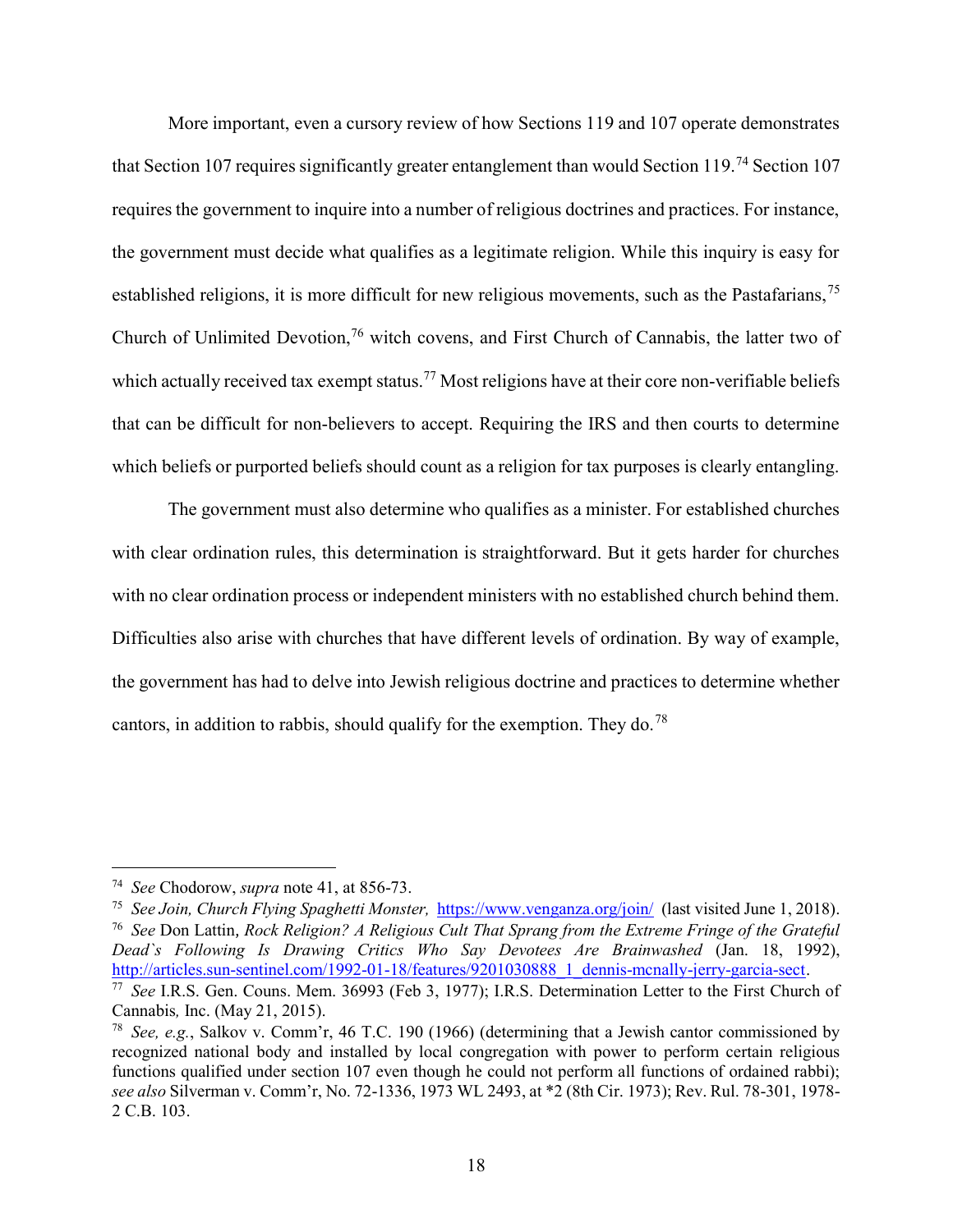For ministers who work outside a church, the government must decide whether the organization is an "integral agency" of the church<sup>79</sup> and, if not, whether the church made a bona fide assignment to its religious purposes.<sup>80</sup> Regardless of where the minister works, the government must also determine whether ministers claiming the exemption are performing ministerial functions.<sup>81</sup> Ministers serve in a variety of capacities, whether within a church or for affiliated entities or secular organizations. The IRS has already been called on to decide whether ministers working within church organizations as clerks and stenographers qualify as ministers for purposes of the exemption. They do not.<sup>82</sup> However, ministers working elsewhere as teachers, counselors, directors of business services and alumni relations, and as basketball coaches do qualify for the exemption.<sup>83</sup>

The IRS must also determine how much ministerial activity is necessary to qualify as a minister for Section 107 purposes. Does an ordained minister working as an executive director of a secular non-profit count as a minister if she gives one sermon a year? How about ten sermons? What if she volunteers in a soup kitchen or counsels youth in an after-school program? Does the amount of ministerial activity required vary based on the nature of the activity? After determining the quantum of ministerial work necessary, the government must also ensure that ministers actually perform that work.

In sum, Section 107 requires the government to investigate and oversee both churches and ministers, delving into both doctrine and practice. Indeed, the courts have had to create a 5-factor

<sup>&</sup>lt;sup>79</sup> See Treas. Reg. § 1.1402(c)-5(b)(2) (as amended in 1968).

<sup>80</sup> See Boyer v. Comm'r, 69 T.C. 521, 532 (1977) (determining an assignment of a Methodist minister to teach at a state college was not bona fide for the purposes of section 107).

<sup>&</sup>lt;sup>81</sup> See Chodorow, supra note 41, at 861-66.

<sup>82</sup> Rev. Rul. 57-129, 1957-1 C.B. 313 (ministers engaged in management are eligible; ministers acting as stenographers, mail clerks, and janitors are not).

<sup>83</sup> See Reed v. Comm'r, 82 T.C. 208, 212-13 (1984).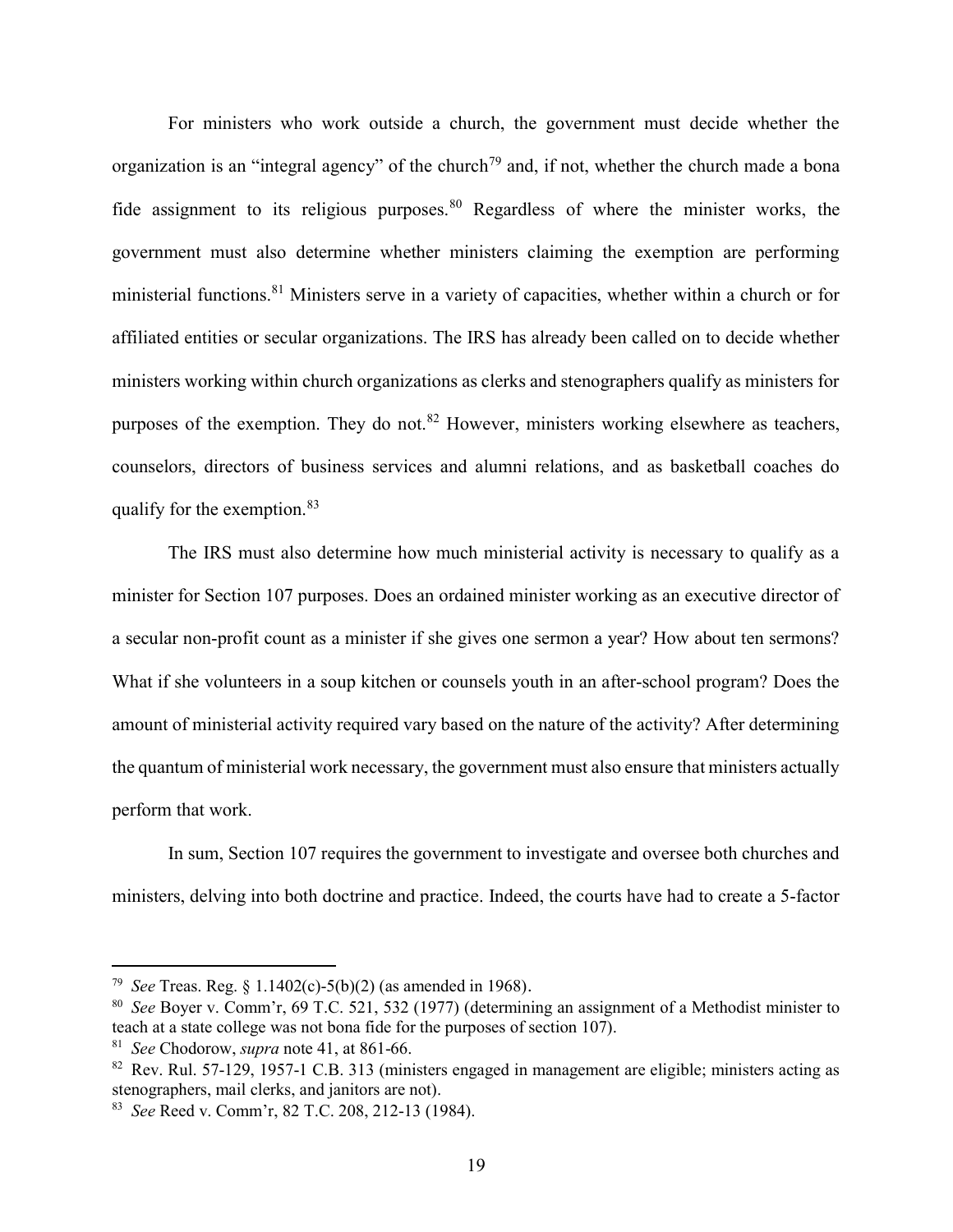test specifically designed to address these questions.<sup>84</sup> This kind of inquiry is precisely the type of entanglement the Court was concerned with in Walz.

In contrast, if Section 119 were to apply to ministers, tax authorities could avoid most of these inquiries. As a preliminary matter, a large number of ministers currently receive cash allowances and would not be eligible for the exemption.<sup>85</sup> For such ministers, there would be no need to delve into any of the questions outlined above. Instead, they would simply be required to pay taxes on all their income, like everyone else.

For those receiving in-kind housing, tax authorities would have to determine whether the minister is an employee and whether the housing is: (1) on-site, (2) required by the employer, and (3) for the employer's convenience. There would be no need to determine whether the person was part of a recognized religion, should be considered a minister for tax purposes, or was performing sufficient ministerial acts to warrant an exemption. Only inquiries regarding on-site and employer convenience would arguably be entangling. Deciding whether housing is for the benefit of the employer depends on the minster's duties, just as with any lay employee. If the minister need not be available on the premises overnight for church business, the housing is not for the employer's convenience, and it should be taxed as compensation. These inquiries relate only lightly to religious doctrine, if at all, and they are far less intrusive than those required under Section 107.<sup>86</sup>

<sup>&</sup>lt;sup>84</sup> See Knight v Commissioner, 92 T.C. 199 (1989) (addressing these questions in the self-employment tax context).

<sup>&</sup>lt;sup>85</sup> See Sarah Eekhoff Zylstra, Are Pastors' Homes that Different?, CHRISTIANITY TODAY (June 24, 2014), http://www.christianitytoday.com/ct/2014/june/are-pastors-homes-that-different.html.

<sup>&</sup>lt;sup>86</sup> Alternately, the feared entanglement might be that churches may change their housing practices to take advantage of Section 119 should section 107 be deemed unconstitutional. However, the same concerns exist for a wide variety of tax rules, such as employer-provided health insurance and pension plans. No one suggests that such provisions entangle church and state by creating incentives for churches to structure their compensation in certain ways.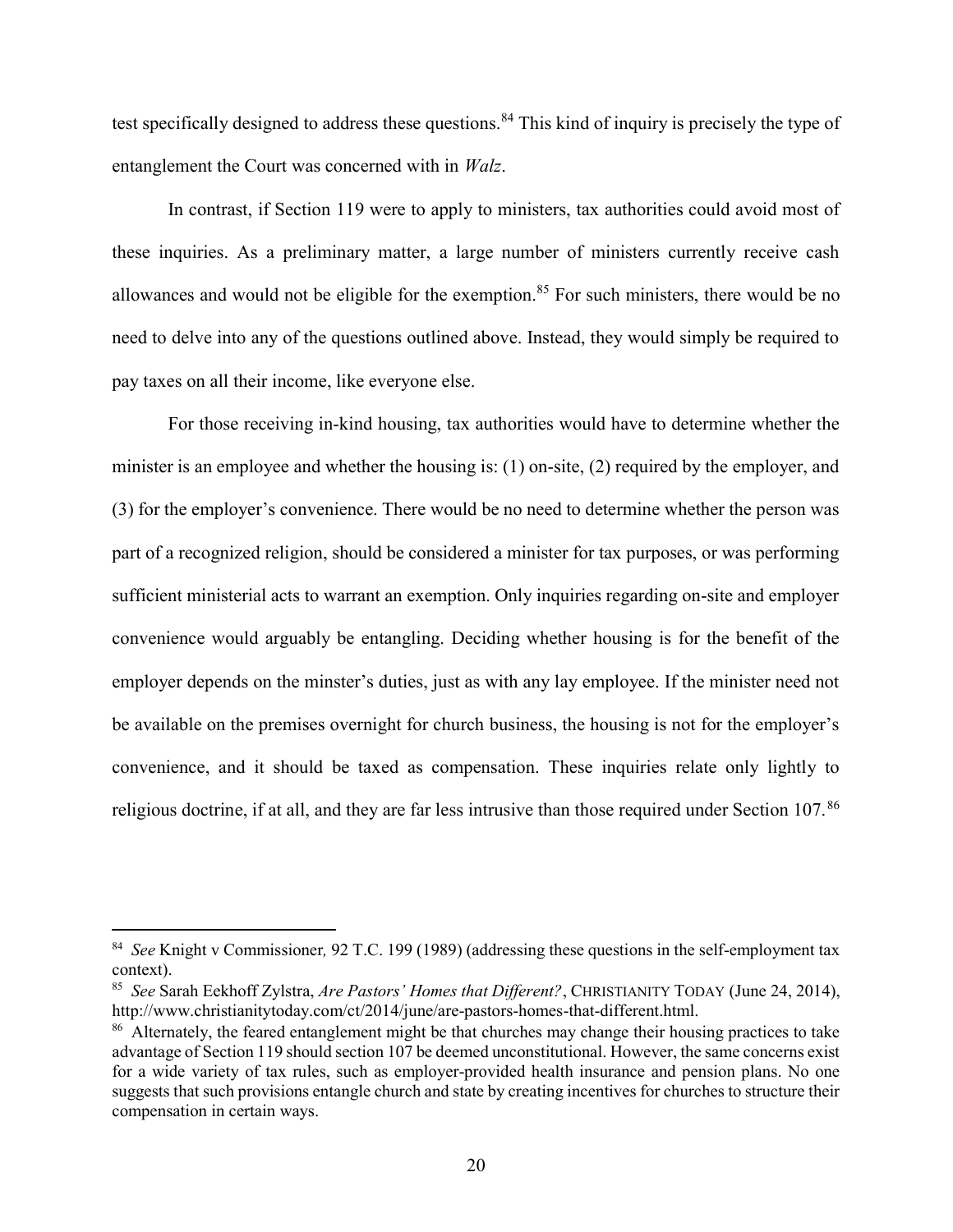Supporters also claim that the legislative history from the 2002 amendment to Section  $107(2)$  confirms that the provision was intended as an accommodation.<sup>87</sup> However, this history post-dates the section's enactment by 48 years and arose in response to the Ninth Circuit's questioning the section's constitutionality in *Warren*. This history should be treated as a litigation position rather than evidence of Congressional intent. The legislative history from the time of enactment makes no mention of efforts to avoid church-state entanglement.<sup>88</sup> If anything, its focus on the desire to aid churches and ministers suggests the opposite.

Finally, Supporters argue that Section 107 was designed to avoid entanglement under Section 280A, which permits employees to deduct costs associated with the business use of their homes under limited circumstances.<sup>89</sup> The difficulty with this argument is that it does no such thing. Ministers who use their homes for work can still deduct costs under these sections, even if they receive tax-free housing allowances. Thus, the District Court's silence on these provisions in no way undermines its conclusions.

### D. Holding Section 107(2) unconstitutional would not threaten other exemptions.

Supporters point to other exemptions for religious organizations, such as those found in the Federal Insurance Contributions Act (FICA) and Affordable Care Act (ACA), as evidence that exemptions are appropriate and claim that invalidating Section 107(2) would threaten these exemptions.<sup>90</sup> The argument depends in part on the fact that the regulations under Section 107 incorporate the regulations under Section 1402, which apply to both self-employment taxes and

<sup>&</sup>lt;sup>87</sup> See, e.g., Intervenor Brief, *supra* note 5, at 17.

<sup>&</sup>lt;sup>88</sup> See Chodorow, *supra* note 41, at 857-59.

<sup>&</sup>lt;sup>89</sup> See, e.g., ADF Brief, supra note 56 at 9.

 $90$  See, e.g., Intervenor Brief, supra note 5, at 55.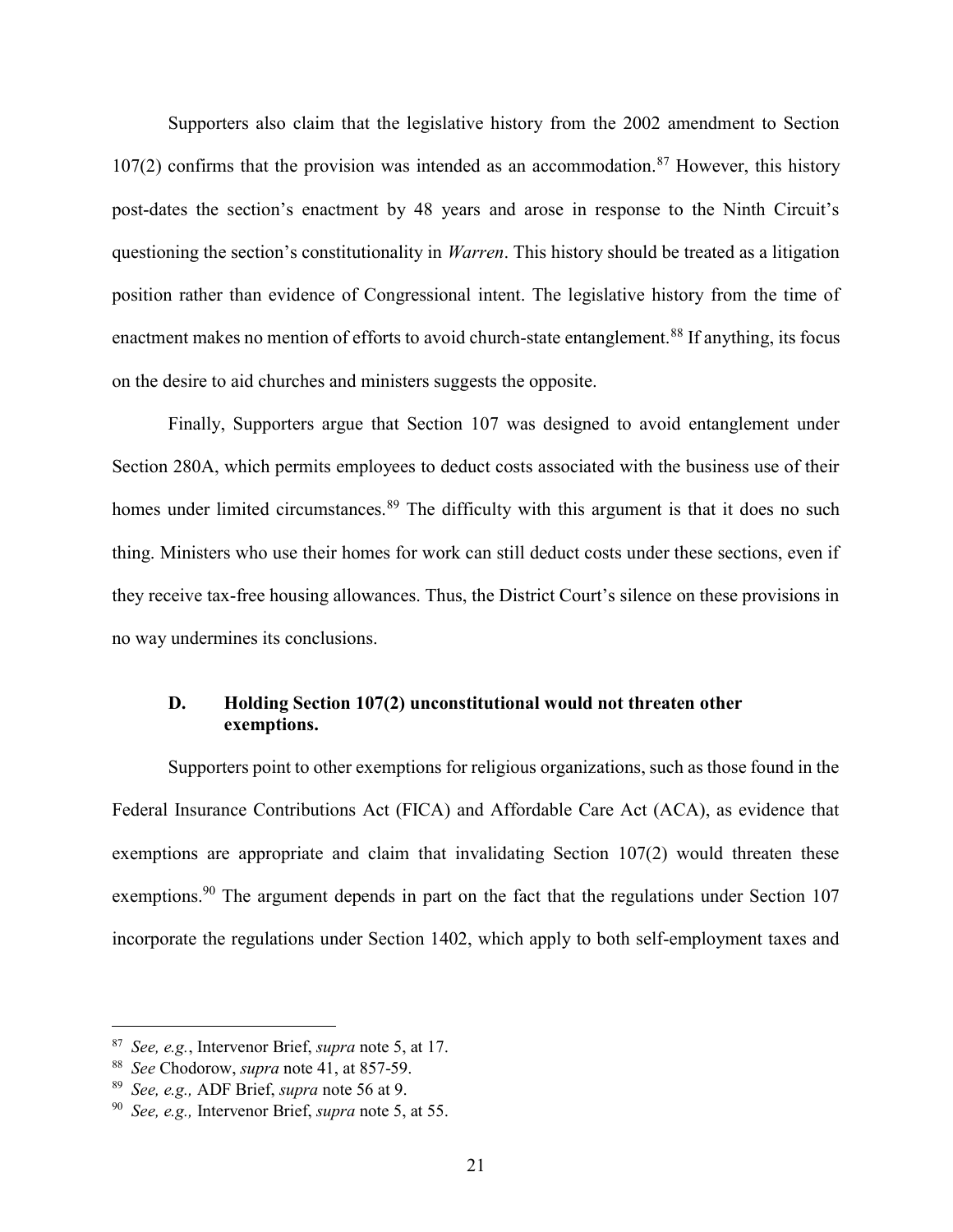the ACA.<sup>91</sup> Those regulations define who qualifies as a minister and what counts as ministerial. The difficulty with these arguments is that the exemptions for FICA and the ACA and the other provisions they cite are purportedly necessary to ensure that the government does not force people to take actions that violate their religious beliefs. No one argues that such concerns motivate Section 107.

Ministers are already subject to the income tax, and they already pay self-employment taxes on the value of housing and housing allowances. Requiring them to pay tax on all their income would not force anyone to violate a religious belief. Thus, the existence of these other exemptions does not bolster the case for Section 107(2). Nor would eliminating it put these other exemptions at risk.

# V. CONCLUSION

Section 107(2) uniquely subsidizes religion and leads to significant church-state entanglement. Accordingly, the judgment below should be affirmed.

Dated this 22<sup>nd</sup> day of June, 2018.

By: /s/ Adam Chodorow Adam Chodorow 4620 E. Arcadia Lane Phoenix, AZ 85028 602-296-4155

 $91$  26 U.S.C. § 5000A(d)(2).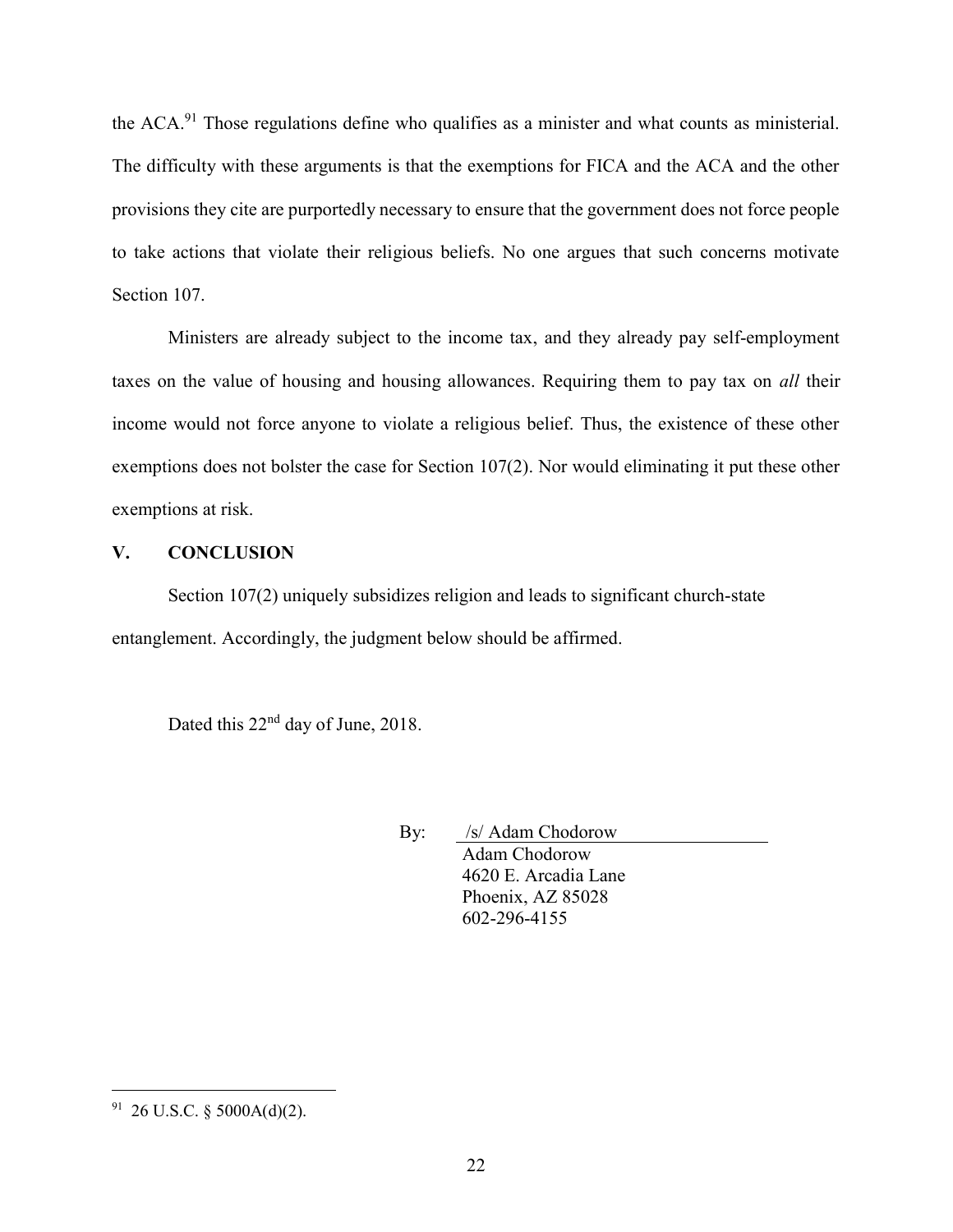#### APPENDIX A

All affiliations listed below are for identification purposes only.

Ellen P. Aprill, John E. Anderson Chair in Tax Law, Loyola Law School of Los Angeles

Reuven Avi-Yonnah, Irvin I. Cohn Professor of Law, Director of the International Tax LL.M. Program, University of Michigan Law School

Linda M. Beale, Professor of Law, Director of Graduate Studies, Wayne State University Law School

Samuel Brunson, Georgia Reithal Professor of Law, Loyola University of Chicago, School of Law

Neil H. Buchanan, Professor of Law, George Washington University School of Law

Patricia A. Cain, Professor of Law, Santa Clara University

Adam Chodorow, Willard H. Pedrick Distinguished Research Scholar, Associate Dean of Academic Affairs, Sandra Day O'Connor College of Law, Arizona State University

Mark Cochran, Professor of Law, Saint Mary's College of Law

Bridget Crawford, James D. Hopkins Professor of Law, Elisabeth Haub School of Law at Pace University

Jonathan Forman, Alfred P. Murrah Professor, University of Oklahoma College of Law

Gregory Germaine, Professor of Law, Syracuse University College of Law

David Herzig, Michael and Dianne Swygert Research Fellow, Valparaiso University Law School

Benjamin Leff, Professor of Law, American University Washington College of Law

William H. Lyons, Richard H. Larson Professor of Tax Law, Emeritus, University of Nebraska School of Law

Roberta Mann, Mr. & Mrs. L.L. Stewart Professor of Business Law, University of Oregon School of Law

Lori McMillan, Professor of Law, Washburn University School of Law

Joel Newman, Professor of Law, Emeritus, Wake Forest School of Law

Henry Ordower, Professor of Law, Saint Louis University School of Law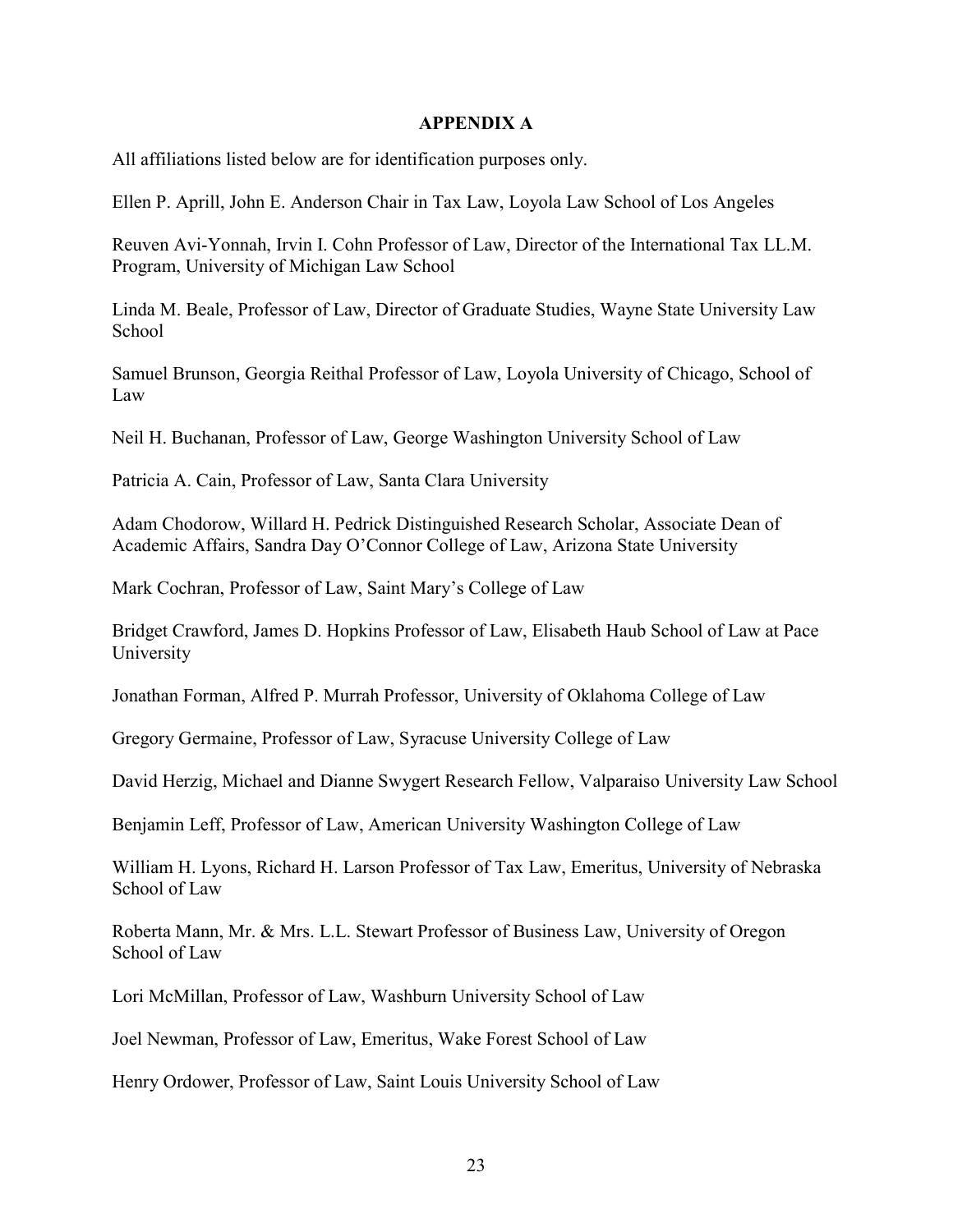Katherine Pratt, Professor of Law, Sayre MacNeil Fellow, Loyola Law School of Los Angeles

Daniel Schaffa, Assistant Professor of Law, University of Richmond School of Law

Erin A. Scharff, Professor of Law, Sandra Day O'Connor College of Law, Arizona State University

Theodore P. Seto, Hon. Frederick J. Lower, Jr. Chair, Loyola Law School of Los Angeles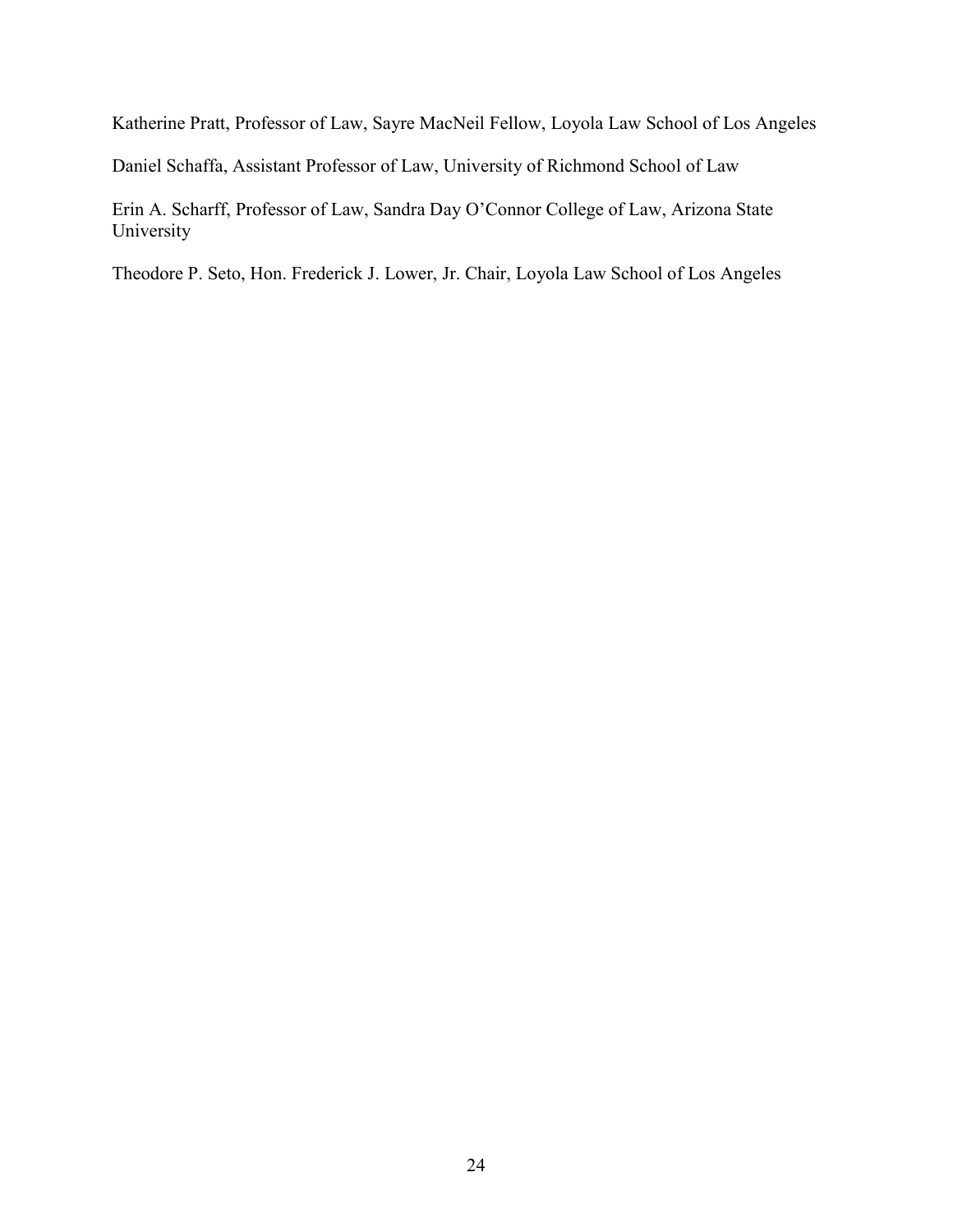# CERTIFICATE OF COMPLIANCE WITH F.R.A.P. RULE 32(a)(7)

The undersigned, counsel of record for the Plaintiff-Appellees, furnishes the following in

compliance with F.R.A.P Rule 32(a)(7):

I hereby certify that this brief conforms to the rules contained in F.R.A.P Rule 32(a)(7) for

a brief produced with a proportionally spaced font. The length of this brief is 6,998 words.

Dated 22<sup>nd</sup> day of June, 2018.

By: /s/ Adam Chodorow Adam Chodorow 4620 E. Arcadia Lane Phoenix, AZ 85028 602-296-4155